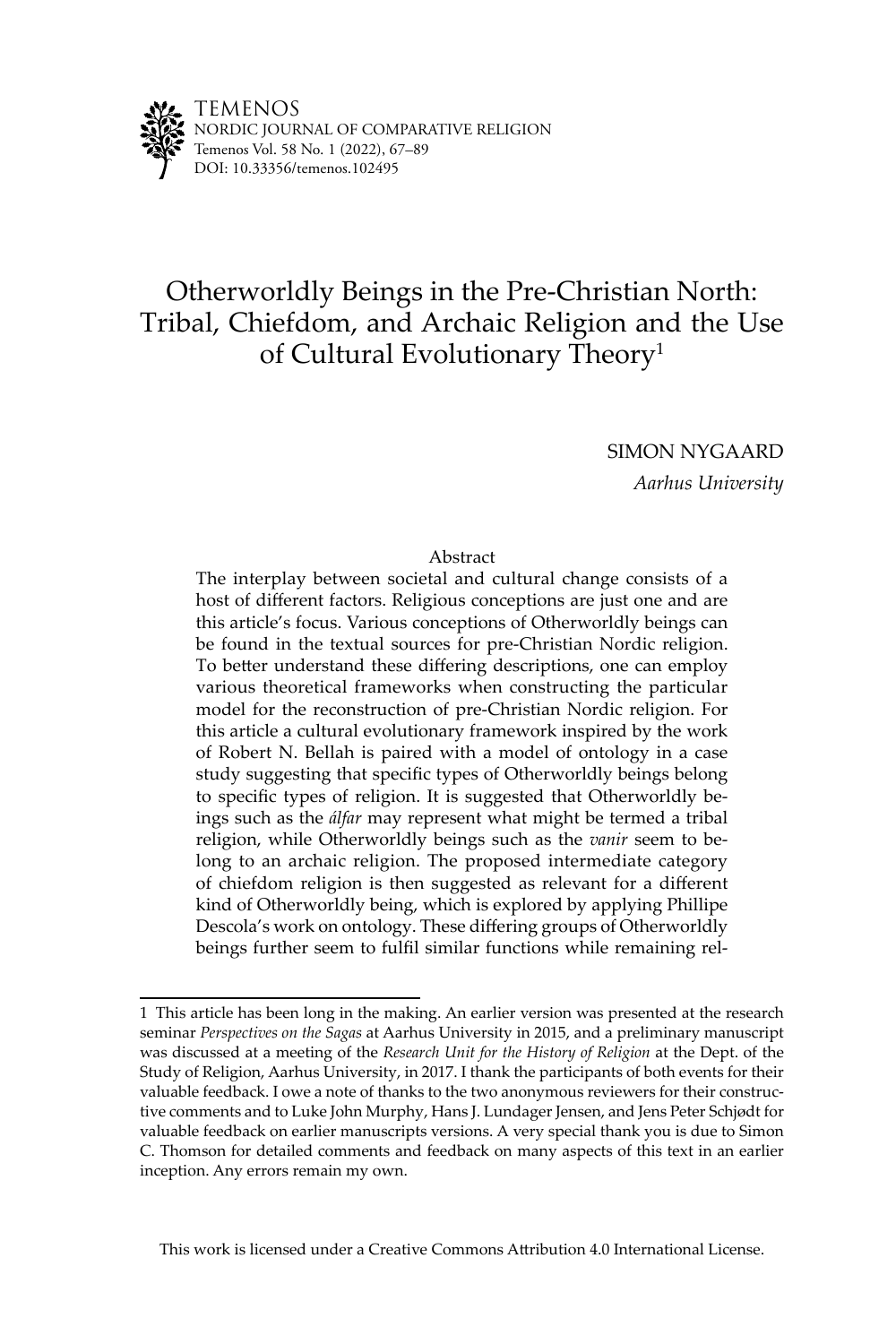evant throughout our textual corpus. This is ultimately seen as an example of Bellah's notion that 'nothing [important] is ever lost'.<sup>2</sup>

Keywords: *Otherworldly beings; pre-Christian Nordic religion; cultural evolution; cultural evolutionary theory; ontology; dispositions of being; Robert N. Bellah; Phillipe Descola;* álfar*;* vanir*; tribal religion; chiefdom religion; archaic religion.*

As a society evolves due to internal and external factors – such as agricultural innovation, warfare, or wider geopolitical circumstances – so does its religion. This happens in part to accommodate these changing societal and demographic conditions. Naturally, the entirety of a society does not change at the same time; the conditions of a farmer in rural Jylland were certainly not the same as those of a chieftain at Lejre, whose religious practices may not have corresponded entirely with those of a chieftain in Uppsala. Thinking along the lines of the cultural evolutionary typology of religion of late scholar of religion Robert N. Bellah, this means a range of different expressions of the same basic religion can be present at the same time – or 'nothing [important] is ever lost' (cf. Stausberg 2021, 105 with references; cf. note 2). This article builds on earlier work that takes Bellah at face value and employs his cultural evolutionary theories in the study of pre-Christian Nordic religion, suggesting that Bellah's cultural evolutionary typology of religion can be productively expanded with an additional category of *chiefdom religion* (Nygaard 2014, 2016).<sup>3</sup>

<sup>2</sup> This modification of Bellah's motto with the specification that importance to the specific culture is key seems warranted, since – as Michael Stausberg (2021, 105, n3) has rightly pointed to – it has the potential to be (and has actually been, cf. de Jong 2016, 661) misunderstood. Naturally, things are lost or forgotten through the course of history. In this regard it may also be useful to think in terms of Aleida Assmann's (2008) notions of *canon* (that which is kept in remembrance by memory specialists in – predominantly – societies with writing) and *archive* (that which is not deemed relevant to the group by the religious authorities, and which is thus 'placed in storage' so to speak). In this article Bellah's expression is used to explain the continuity of function between two groups of Otherworldly beings that are conceptualized differently in accordance with the article's understanding of various types of religion. The accumulation of *important* (and thus not all) traits and functions instead of their total loss in the face of religious change – because change also happens – is (and always has been) at the heart of the understanding of Bellah's motto.

<sup>3</sup> Bellah's evolutionary theory was first proposed in his article 'Religious Evolution' (1964) and was most fully and finally expressed in his *Religion in Human Evolution: From the Paleolithic to the Axial Age* (2011). However, his approach has also been criticized. The present article constitutes a constructive criticism of Bellah's theories, while Michael Stausberg (2014) has also conducted a critical review of the scholarly reception of Bellah's 2011 volume.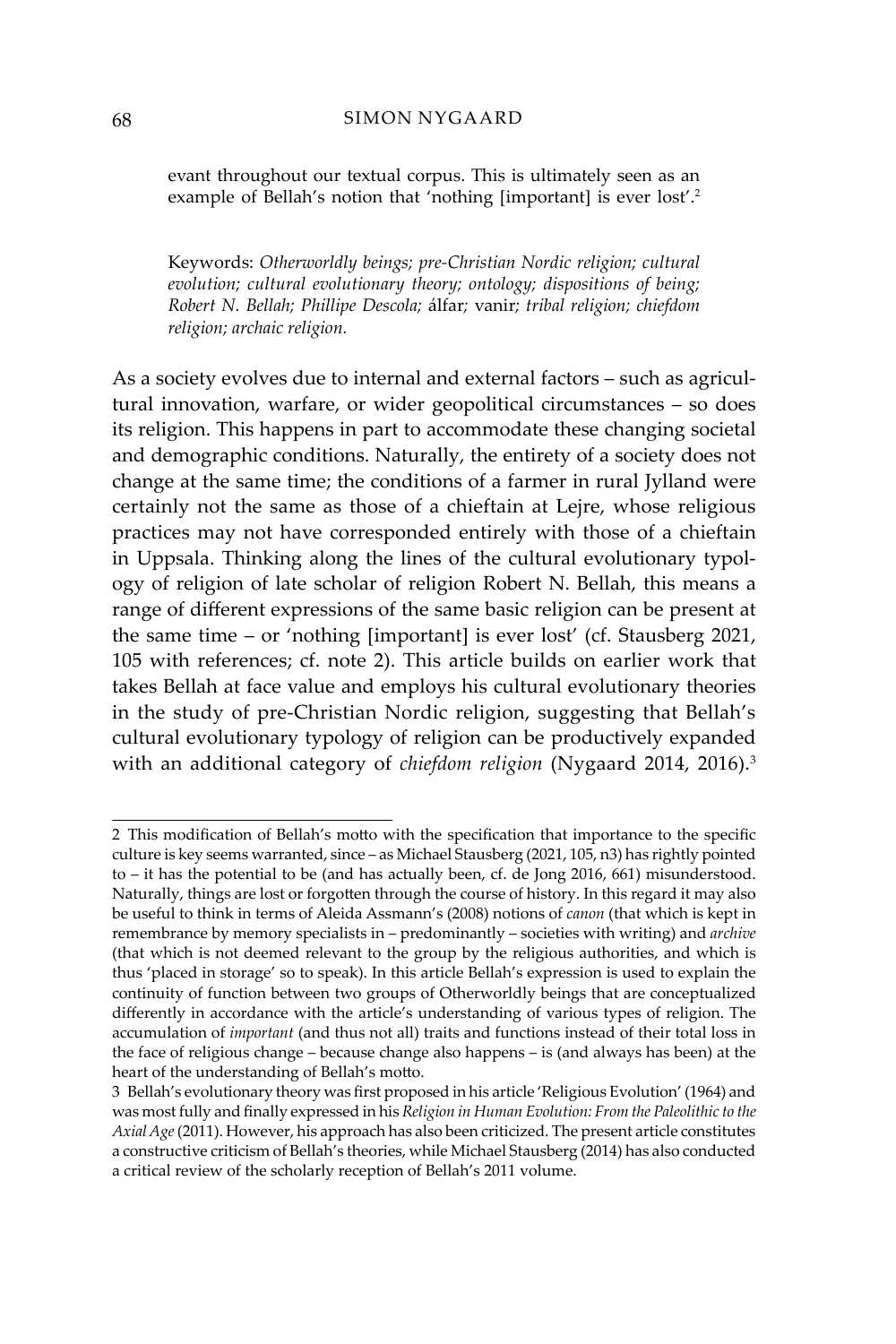Working with Otherworldly beings – that is, gods, deities, or entities thought to influence the human world from their Other World – and using the Old Norse *álfar* and *vanir* as a case study, the article explores some examples of Otherworldly beings in pre-Christian Nordic religion that seem to belong to Bellah's categories of *tribal* and *archaic religion*. Bellah characterizes the Otherworldly beings in a tribal religion, that is, roughly what is found in hunter-gatherer societies without a polity, as a collective with an anonymous identity (Bellah 1964, 361–64, 2011, 117–74), $^4$  and the gods of his category archaic religion, more or less as found in the early states, as marked individuals with gender, age, and personality (Bellah 1964, 364–66; 2011, 210–64). Subsequently, and inspired by French anthropologist Phillipe Descola's (2013) work on ontology and the dispositions of being, $5$ the article moves on to make some suggestions of which kinds of Otherworldly beings might belong to a chiefdom religion in pre-Christian Scandinavia (see Fig. 1).

## **Methodology and theoretical framework**

The theoretical (re)construction of past religions is vital to the work of historians of religion in general, as well as of pre-Christian Nordic religion. When working with such traditions, it is vital to acknowledge that attempts at reconstruction will never mirror reality and will always take the form of an ideal model. This model will be informed by the theories used in the reconstruction on the one hand and, of course, any available empirical data on the other; the resulting model is crucial to understanding the data. For pre-Christian Nordic religion the Old Norse textual sources are fragmented and heterogenous. They were typically written down several hundred years after the advent of Christianity in the North, and thus by Christian scribes for (at least theoretically) Christianized audiences. Furthermore, more contemporary (often Latin) sources are written by outsiders like Roman authors and thus stem from a different cultural setting. It demands

<sup>4</sup> Bellah does characterize these beings as *fluid* rather than anonymous, which seems to fit Philippe Descola's (2013) totemistic ontology but not the animistic, in which anonymous would be the better description; unsurprisingly, as Bellah uses Aboriginal religion – the totemistic religion *par excellence* – as one of the main examples in 'Religious Evolution'. As tribal religion in the pre-Christian North resembles animism more than totemism (see p. 79 of this article), this – anonymous rather than fluid identity – will be the understanding in the following.

<sup>5</sup> See Hans J. Lundager Jensen (2021) for a thorough introduction to the relevance of Descola's work to the study of religion in general and pp. 88-92 for considerations of the benefits of combining the theories of Bellah and Descola.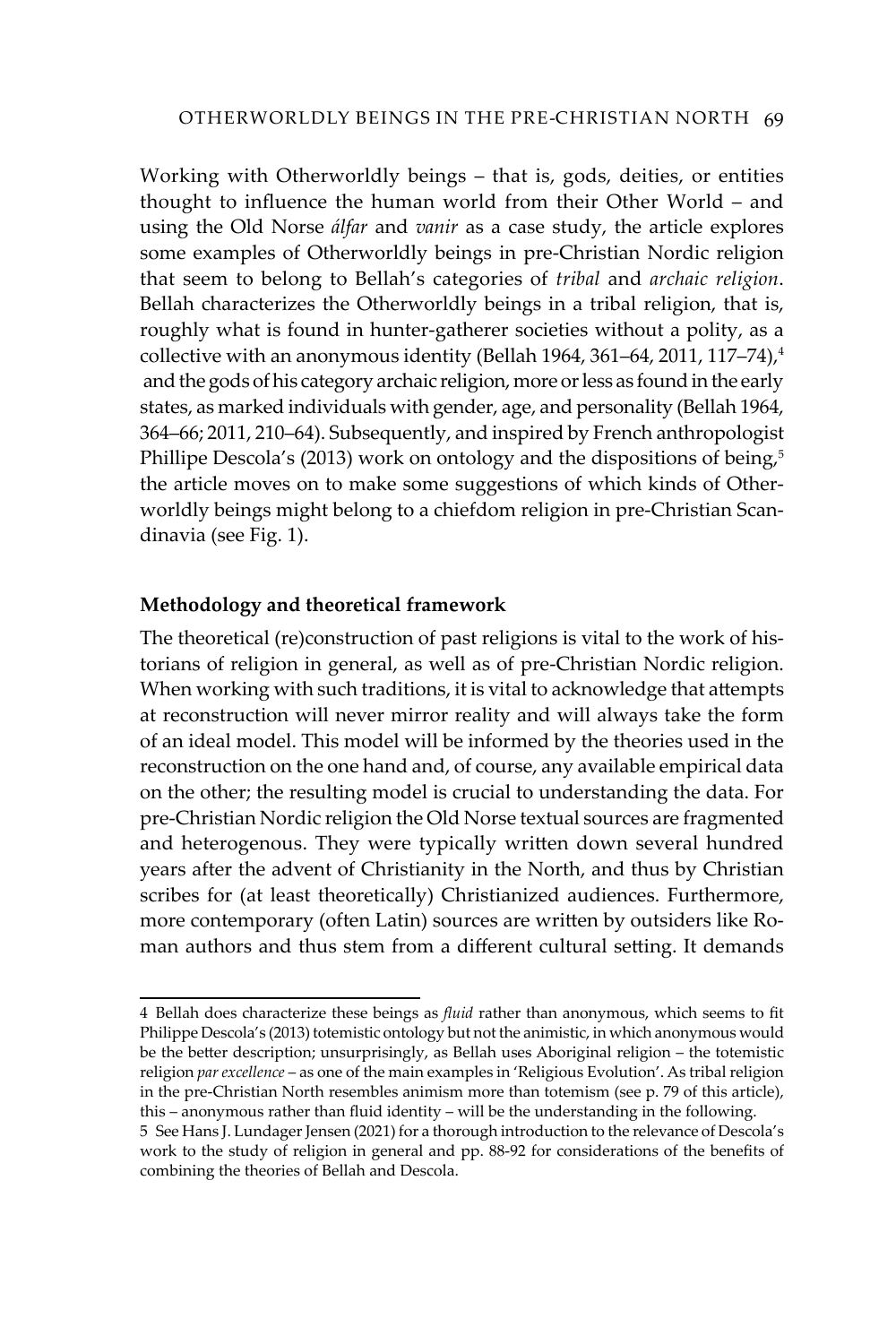a certain methodological subtlety to distinguish possibly genuine pre-Christian traits from the influence of the Christian scribes and their religion.<sup>6</sup> Danish historian of religion Jens Peter Schjødt's methodology, in which he suggests thinking of the elements of the religions as intertwining discursive spaces (Schjødt 2012, 272–5), is useful here. Additionally, it has become widely accepted that considerable diversity existed within what we describe purely by that which followed it as pre-Christian Nordic religion.<sup>7</sup> This diversity consists not only of different types of religion but also of variant traditions within these types. Such diversity probably existed because of geographical, regional, temporal, social, and indeed cognitive diversity (Schjødt 2009).

The theories informing this theoretical model can take many forms, and this affords scope for innovation. New theories can be applied to old sources and thereby provide new insights into the possible workings of the religion lying behind them. This article seeks to apply the characteristics of Bellah's cultural evolutionary typology of religion to the sources of pre-Christian Nordic religion in an investigation of the possible differences in the Otherworldly beings as found in the textual sources. As noted above, Bellah's typology may benefit from an expansion with the category of chiefdom religion (Nygaard 2016) and by pairing Bellah's theories with those of Descola. Using both scholars to analyse the sources, this article opens up new ways to think about Otherworldly beings and their place in the religion of the pre-Christian North.

Bellah proposed religion as an integral part of the evolution of the human mind as a fundamental part of human culture, both being part of a biocultural coevolution (Bellah 2011, 1–116). From this perspective evolution does not concern genes alone but entire organisms and their cultural systems, including religion.<sup>8</sup> Bellah denotes his history of religion not as a history of a series of particular single temporal and geographical foci in different religions but as a general, convergent religious evolution (Lundager Jensen 2013, 11f.). This understanding of cultural evolution does *not* entertain the idea that all societies must undergo this evolution in a unilinear fashion but stresses the convergent

<sup>6</sup> There is a longstanding discussion of whether genuine pre-Christian elements can be found in the sources. See Schjødt (2012; 2020) for an overview of the discussion. See also Andrén (2014, 11–25), who includes an overview of the source value of the archaeological research.

<sup>7</sup> Among many others see Andrén (2014); Murphy (2018, 2020); Schjødt (2009, 2012, 2020). All with references.

<sup>8</sup> Bellah's understanding of religion is not only Durkheimian at its core, but also uses Clifford Geertz's definition of religion as 'a system of symbols' (Geertz 1973, 90) and Roy A. Rappaport's systems theoretical 'adaptive structures' (Rappaport 1979, 145–47) to great effect.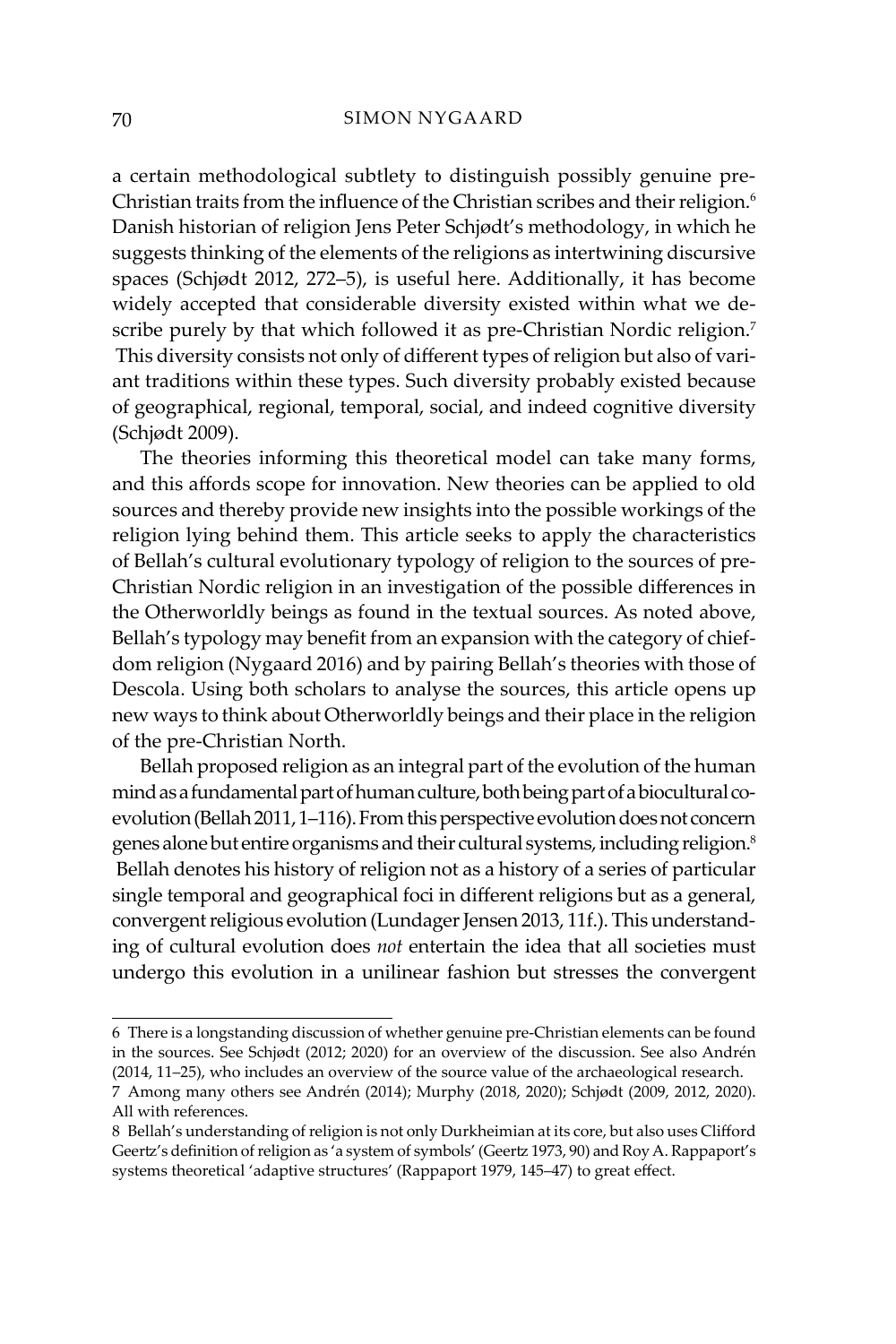nature of the term 'evolution' as used in Bellah's history of religion – that is, religions may exist as distinctive types corresponding to cultural historical phases and correlating with changing economic, social, and political framework conditions. The distinctive types of religion are characterized by an accumulation rather than a dismantling: 'Nothing [important] is ever lost' (Bellah 2011, 267 [ed. SN]; cf. note 2), so even in very complex religions traits from less complex religions can be found. Utilizing this thought model, Bellah proposed a cultural evolutionary typology of five distinctive types of religion: tribal, archaic, axial, early modern, and modern religion.<sup>9</sup> Pre-Christian Nordic religion is distinctly pre-axial (Nygaard 2016; Murphy 2018; Schjødt 2020).

 Tribal religion features a cosmological universe dedicated to Otherworldly beings with an anonymous identity. As a rule, the entire tribe participates in the rituals, which, like the society, are egalitarian. The use of religious specialists is limited to people with a greater degree of access to the Other World – whether inherent or gained through training. Ultimately, the ritual benefits the entire tribe (Bellah 1964, 361–64, 2011, 117–74; Nygaard 2016, 11). The next phase, archaic religion, requires a high degree of urbanization and a polity with a marked hierarchical structure. The cosmological universe consists of a pantheon of usually anthropomorphic gods with human traits such as gender, personality, and approximate age. The distinctive rituals of this archaic religion are handled by a specialized, often full-time, priesthood, and the ruler in archaic religion is seen as divine or semi-divine (Bellah 1964, 364–66, 2011, 210–64; Nygaard 2016, 11).

However, some religions – including pre-Christian Nordic religion – do not seem to fit the typology's categories (Nygaard 2014, 2016).<sup>10</sup> This issue can be resolved by expanding Bellah's typology with the category of chiefdom religion. Because he was primarily a sociologist, Bellah focused on the relationship between religion and society. It seems that society in pre-Christian Scandinavia presents a problem, because this society, as far as it can be generalized, seems to have been neither tribal nor archaic (cf. Nygaard 2016, 12). Iron and Viking Age Nordic societies do not fit the model for the development of an archaic religion (see Bellah 1964, 365): while somewhat stratified, they were hardly urbanized. The largest settlement in the Viking Age was presumably Hedeby, with a population

<sup>9</sup> See Bellah (2011, 365–606), as well as the essays in Bellah and Hans Joas (2012), for axial religions and Bellah (1964, 368–74) for early modern and modern religions.

<sup>10</sup> This is also indicated by Bellah (2011, 175–209) but is not treated systematically.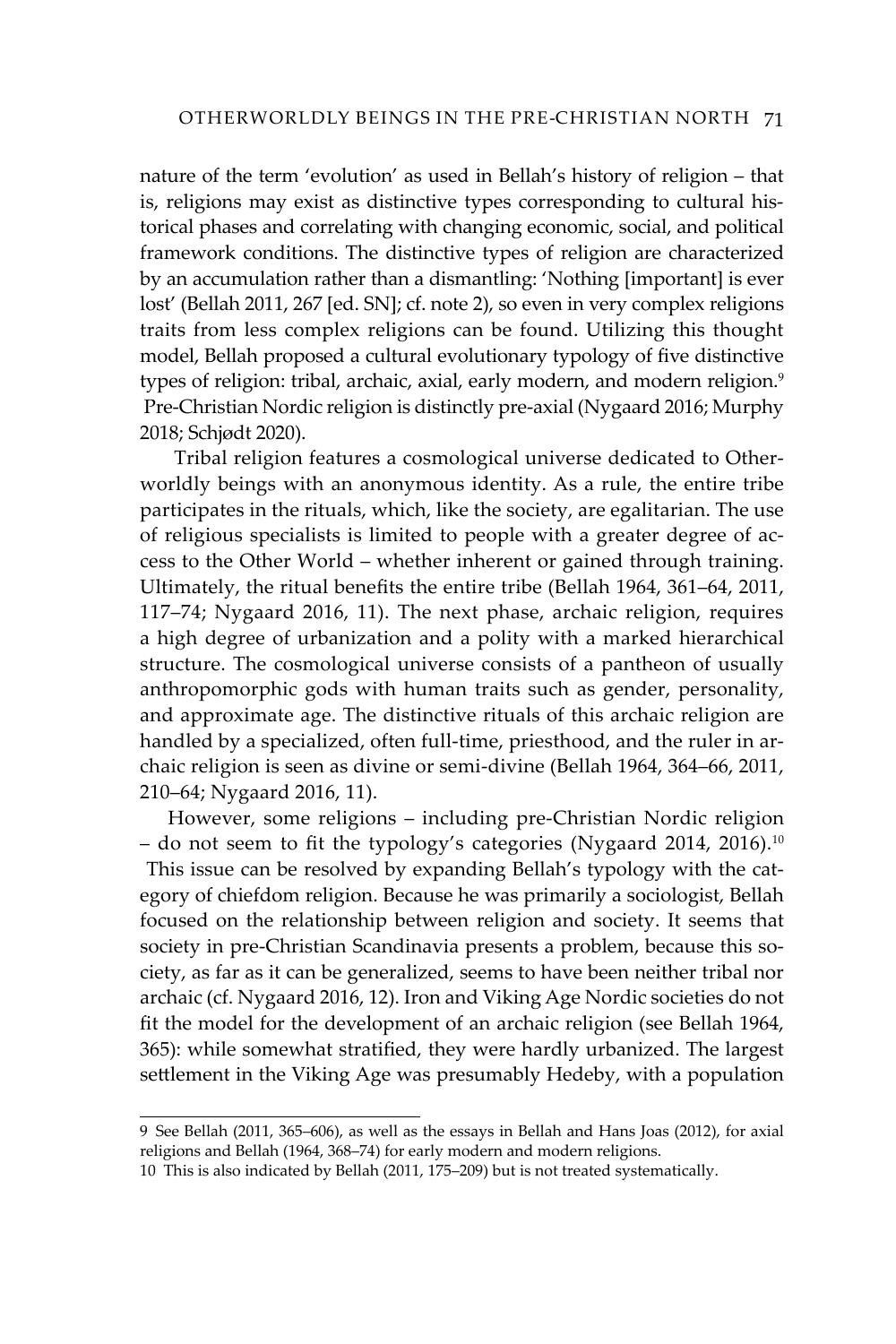of only about 1,500 or 2,000 (Skre 2012, 84). So does this indicate a tribal society? This does not seem to be the case either. The hierarchical societal structure implied by the large armies attested to by various sources makes Germanic Iron and Viking Age Scandinavia look more stratified than tribal cultures: the Anglo-Saxon Chronicle describes the conquering Viking army of 865/7 as the '*mycel hæþen here*' [Great Heathen Army]. Even though it is difficult to gauge the size of this or any army in the Anglo-Saxon Chronicle, the name alone indicates a very large army. Conservative estimates count around a thousand persons (Sawyer 1971, 126–28), but it may have been many times larger (Jarman 2021, 27); even an army of a thousand people would have been larger than most settlements of the time (cf. Skre 2012). Furthermore, deposits of weapons from entire defeated armies from, for instance, Illerup Ådal in Denmark (early third century CE) contain about ten thousand weapons, thought to represent an army of between two and three thousand persons (Andrén 2014, 92). Even earlier (c. 50 BCE), in *De Bello Gallico*, Caesar describes the Germanic warlord Ariovistus as having an army of fifteen thousand warriors.

Late Viking Age Scandinavia may therefore have been in the early stages of an archaic society: it was not a city state with a fixed hierarchical polity but an early territorial state with a peripatetic ruler governing a large area of land through military as well as religious power (Trigger 2003, 92–119). Haraldr *blátǫnn's* kingdom in tenth-century Denmark may exemplify this, though he seems to have used Christianity in achieving it (see Bønding 2021; Sundqvist 2021 on the role of kings in the Christianization of the North). However, in earlier Scandinavia there were clearly also societies that were fundamentally based on kin and village, but in which a central ruler exerted considerable control. In such 'chiefdoms', like the Lake Mälaren area in Sweden or the areas around Lejre in Denmark in the middle and late Iron Age – and even further back – neither tribal nor archaic religion seems entirely adequate. Rather, we may anticipate a specific chiefdom religion.

#### **Tribal and archaic Otherworldly beings in the pre-Christian North**

Two examples of Otherworldly beings in pre-Christian Nordic religion, which, as will become evident, also seem to represent two different types of religion,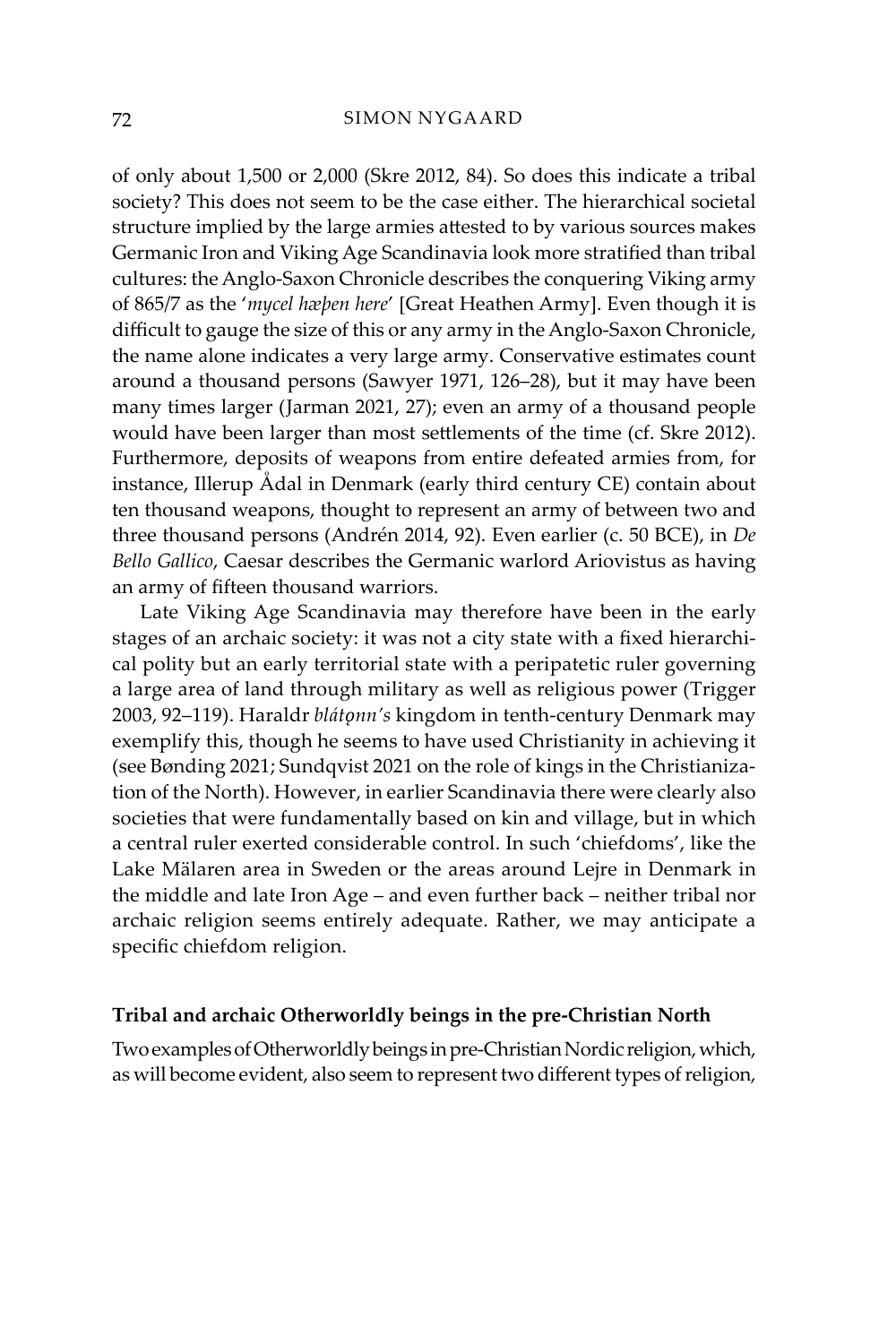are the *álfar* and the *vanir*, who can be found throughout the Old Norse texts.<sup>11</sup> With some exceptions, the álfar are described as a collective of Otherworldly beings with a rather anonymous identity, while the *vanir* are presented as individual gods, each with a gender, approximate age, and distinct personality.12 Earlier Latin descriptions seem to portray two such different groups of Otherworldly beings which superficially seem to belong respectively to tribal and to archaic religion, although they do not directly represent neither the *álfar* nor the *vanir*.

## *The* álfar *– an anonymous collective*

In chapter 9, 3 of *Germania* the Roman historian Tacitus,<sup>13</sup> writing in 98 CE about the 'Germanic peoples', relates that: '*ceterum nec […] deos neque in ullam humani oris speciem adsimulare ex magnitudine caelestium arbitrantur*' [they deem it incompatible with the majesty of […] the gods […] to mould them into any likeness of the human face] (Peterson and Hutton 1914, 276f.). Anonymous identities and a reluctance to identify the beings with any individual anthropomorphic figure are strongly characteristic of Otherworldly beings in Bellah's tribal religion. Of course, this may not be taken to refer specifically to the *álfar*, but at least to Otherworldly beings of the same type

<sup>11</sup> The *vanir* are probably the most well known of the two, comprising mainly Njǫrðr, Freyr, and Freyja (other gods have been proposed as *vanir*, but space restrictions do not allow that discussion to be included here). They are often contrasted with the other family of gods, the *æsir*, which includes well-known figures such as Óðinn, Frigg, and Þórr. The *æsir* will not feature much in this discussion of Otherworldly beings. However, fundamentally, they belong to an archaic religion. The so-called Vanir debate sparked by Rudolf Simek's obituary for the *vanir* (2005, 2010), arguing that the term was nothing more than a rare, collective term for 'gods', will not be discussed here. See Tolley (2011), Frog and Roper (2011), Schjødt (2014), Lindow (2020, 1047–48) for various perspectives on the debate. See also Frog (2021) for an obituary of the term *æsir*.

<sup>12</sup> The *álfar* are not exclusively mentioned as a collective: named individual *álfar* include Völundr and Óláfr Geirstadaálfr, and skaldic kennings for human warriors can use the element -*álfr*, hinting at a meaning denoting masculinity (Hall 2007, 28). Similarly, the *vanir* are occasionally mentioned as a collective, for example, in the eddic poem *Þrymskviða* st. 15.

<sup>13</sup> Tacitus's account may well contain traditions significantly older than 98 CE, and accordingly, this date does not reflect the earliest possible date for a religion of a tribal type in Scandinavia (as far as *Germania* can be viewed as a trustworthy source or as relevant for more northern Germanic tribes; see Naumann 1934). All indications are that the start of the break between the tribal and chiefdom religion in the pre-Christian North can be located in the Late Stone Age, c. 3900 BCE, with the transition into an agricultural society. Furthermore, if Bronze Age rock carvings (c. 1800–500 BCE, for example, from Hvitlycke, Tanum, Bohuslän, Sweden, and Ekenberg, Norrköping, Östergötland, Sweden) are any indication of religious traditions, individualized beings may have been worshipped for a very long time.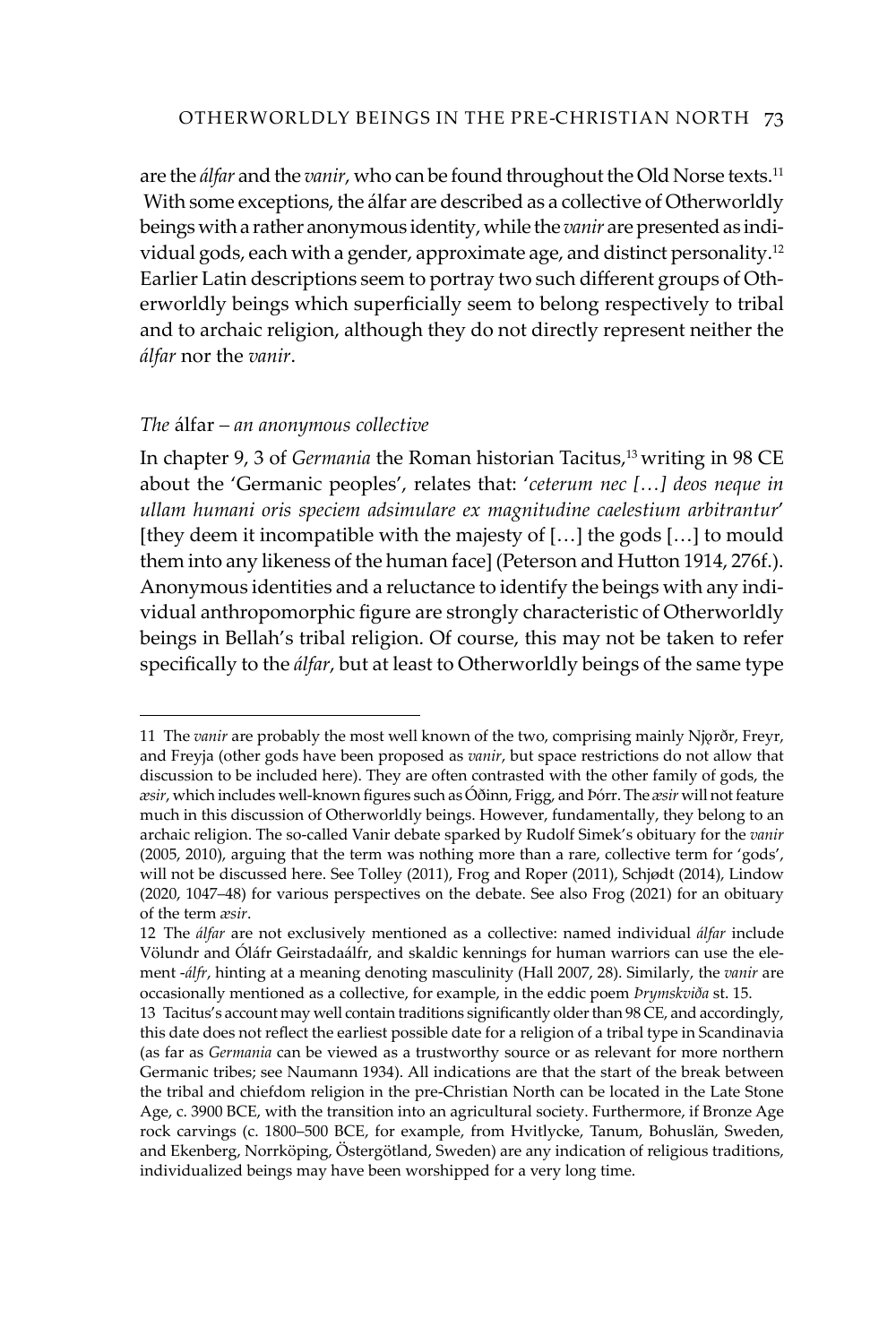as the *álfar*. Earlier in the same chapter (9, 1f.) Tacitus describes a quite different set of Otherworldly beings: '*Deorum maxime Mercurium colunt, cui certis diebus humanis quoque hostiis litare fas habent. Herculem ac Martem concessis animalibus placant*' [Of the gods, they give a special worship to Mercury, to whom on certain days they count even the sacrifice of human life lawful. Hercules and Mars they appease with such animal life as is permissible] (Peterson and Hutton 1914, 276f.). Here we see individualized and anthropomorphic beings, worshipped in what seems to be an organized cult, although the named gods are not commonly associated with the *vanir*. 14 The clear differences between these two groups seem to take us from the anonymous collective of tribal religion to the marked individuals of archaic religion seemingly existing at the time point in time.

These different sets of Otherworldly beings – exemplified by the *álfar* and *vanir* in this discussion – are not only seen in this Latin source but also frequently in several Old Norse texts, for example, in the Icelandic family saga *Kormáks saga* ch. 22 (p. 288). Here, Þorvarðr has been wounded by Kórmakr in a *hólmgangr*, and to recover, Þórdís the witch tells him:

Hóll ein er heðan skammt í brott, er álfar búa i; graðung þann, er Kormákr drap, skaltu fá ok rjóða blóð graðungsins á hólinn útan, en gera álfum veizlu af slátrinu, ok mun þér batna.

[A knoll is not far from here, in which the *álfar* live. The bull that Kormákr killed you shall get and redden the knoll with the bull's blood and make a [sacrificial] feast to the *álfar* of its meat, and then you will get better.]<sup>15</sup>

Here we see the *álfar* as an anonymous collective of beings living underground in a knoll with healing powers. The *álfar* also feature in the eddic poem *Hamðismál* st. 1:

1. Spruttu á tái tregnar íðir, grœti álfa in glýstǫmu; ár um morgin manna bǫlva

<sup>14</sup> The names given by Tacitus are normally seen as an interpretatio Romana for Óðinn, Þórr, and Týr respectively.

<sup>15</sup> All translations from Old Norse are the author's own.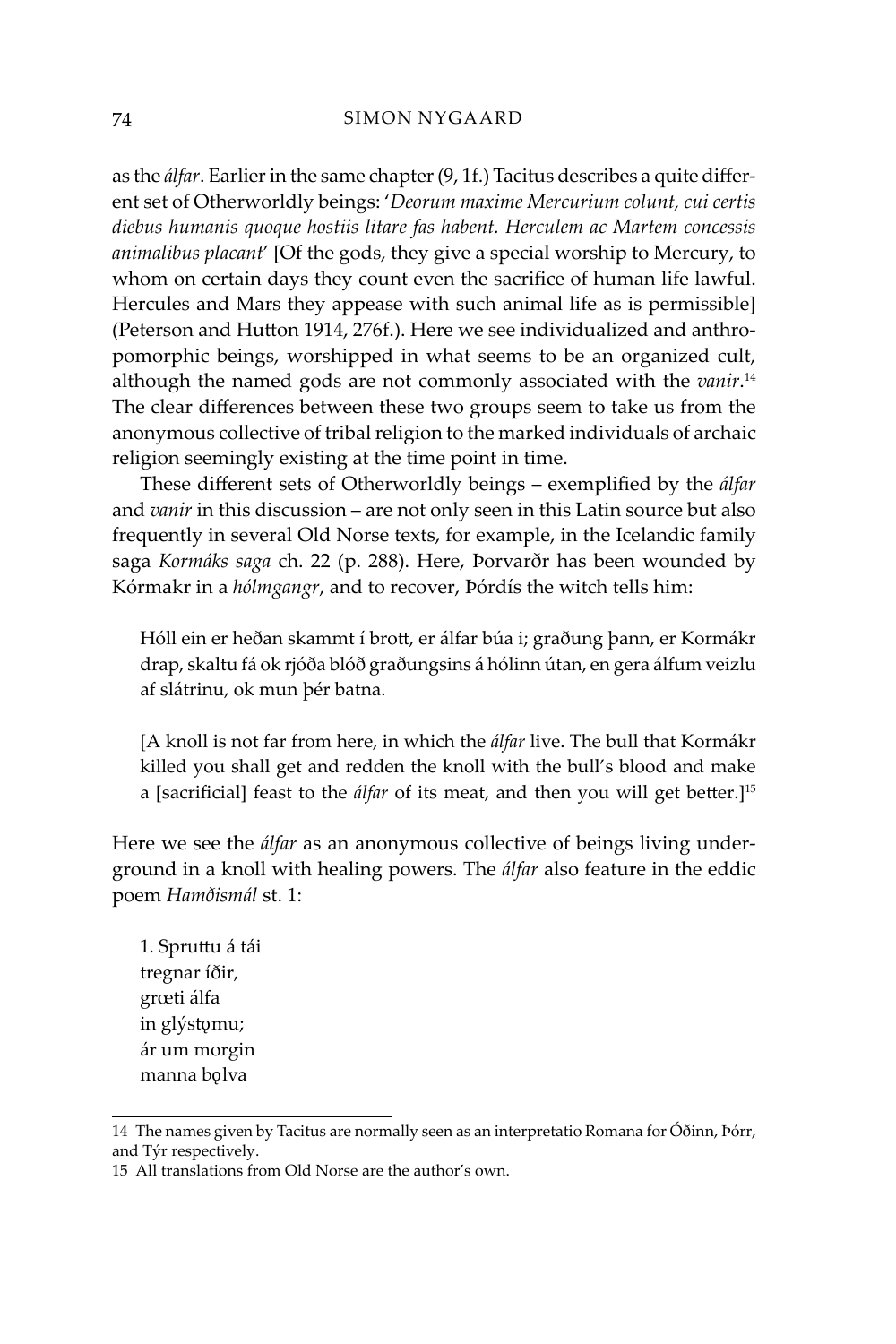sútir hverjar sorg um kveykva.<sup>16</sup>

[Sprang forth on the path grievous actions, made the *álfar* weep, the joyless; early in the morning the wicked deeds of men, every sorrow kindles grief.]

Again, we see the *álfar* as a collective of unnamed beings, in line with the description of Otherworldly beings in tribal religion.

#### *The* vanir *– individual gods*

By contrast, the *vanir* are presented as three individual gods: Njǫrðr, Freyr, and Freyja. They are endowed with personal characteristics and a gender and defined by their family relations. Njǫrðr is the father of the other two gods. He is very wealthy, has beautiful feet, and loves the ocean but hates the mountains (*Gylfaginning,* 23). The siblings Freyr and Freyja are defined in relation to their father and one another. In *Gylfaginning* (p. 24) Snorri Sturluson describes the two siblings as both beautiful and mighty, but they also have individualized characteristics. The eddic poem *Skírnismál* tells us Freyr can be quite covetous, and he is a bold rider of a good family in *Lokasenna* st. 37. Freyja is '*ágætust af Ásynjum*' (*Gylfaginning*, 24) [the most excellent of the female gods] and an approachable goddess of love, as Snorri states. In *Lokasenna* st. 32 she is said to be a lustful sorceress, while *Þrymskvida* st. 13 tells of her as a strong-willed woman. In short, the *vanir* are presented as marked individuals, each with their own characteristics, personality, and gender, thereby resembling the gods of archaic religion.

The *álfar* and the *vanir* thus seem good representatives of the tribal and archaic types of religion respectively. In the following I will argue for continuity between the two groups of Otherworldly beings from tribal to archaic religion. It is important here to remember the previously mentioned statement, 'nothing [important] is ever lost' (cf. note 2), meaning that as Nordic society and thus its religion evolved, the álfar did not lose their place but were complemented by the *vanir*.

#### *Continuity of function from tribal to archaic religion*

As shown in some of the above examples, the area of functions of the *álfar* and the *vanir* seem to overlap. Both groups are providers of prosperity and

<sup>16</sup> All subsequent references to eddic poetry given by title (in italics) and stanza number are to the edition by Jónas Kristjánsson and Vésteinn Ólason (2014).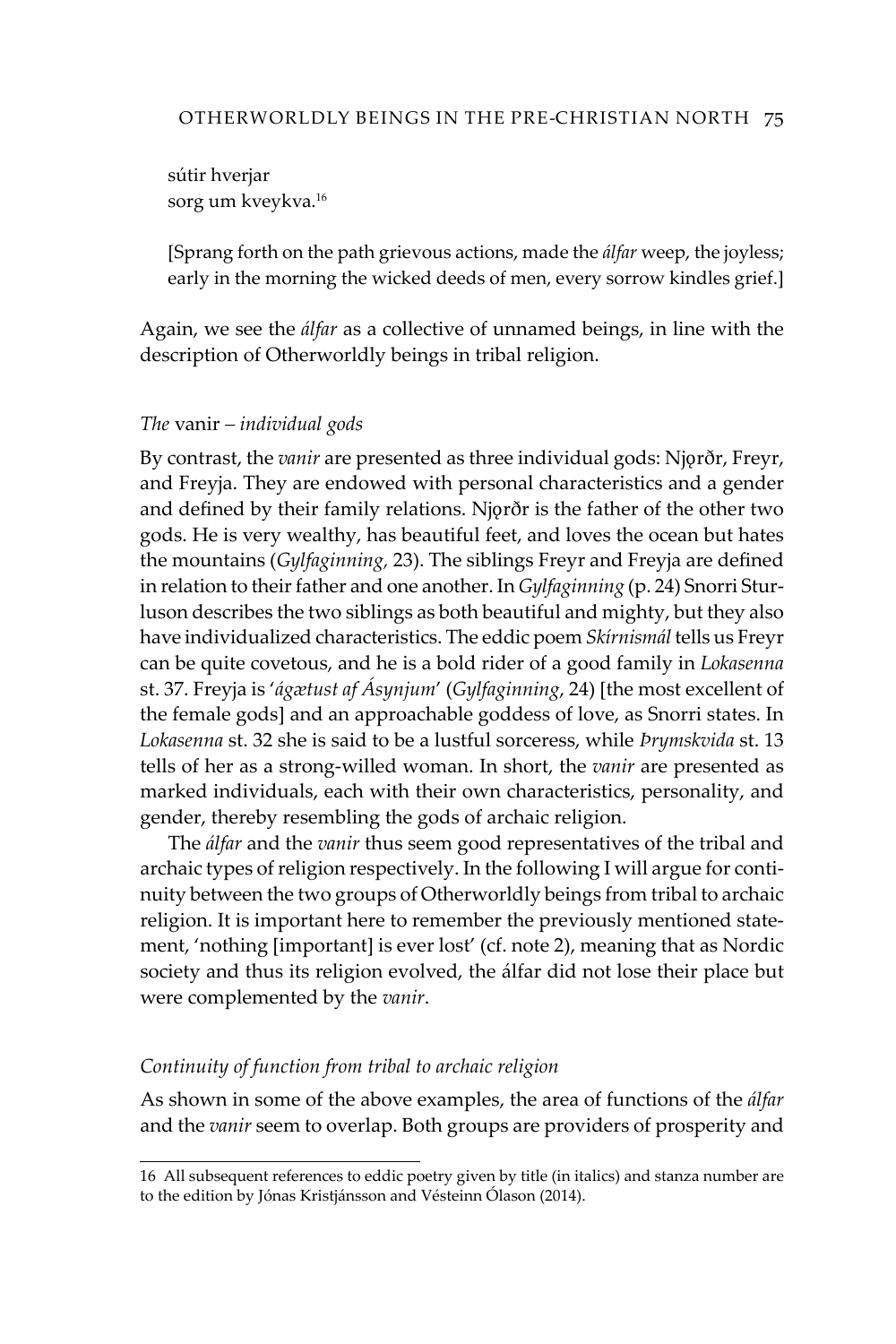wellbeing. In *Gylfaginning* (23f.) Snorri writes that Njorðr is the granter of wealth in land and possessions, Freyr is the ruler of the produce of the earth, and Freyja governs love affairs and has an affinity with death, because she is said to choose half of the battle slain in both *Gylfaginning* (p. 24) and the eddic poem *Grímnismál* st. 14. Similarly, the *álfar* are providers of wellbeing and health according to *Kormáks saga* ch. 22, as well as of wealth. In *Flateyjarbók* the late king Óláfr Guðrøðarson is offered sacrifices *til árs sér* [for a good year [harvest and prosperity included] and peace] in his grave mound, and because of this he is given the byname Geirstadaálfr – a compound of his dwelling place and -álfr, the singular of *álfar*. 17 To simplify, one might say that the *álfar* and the *vanir* take care of the same area of function within their respective types of religion – tribal and archaic – and this appears to point to a degree of continuity between the two groups.

This is further supported by the theory of a shared identity between the *álfar* and the *vanir*. <sup>18</sup> While the *álfar* and *vánir* are sometimes clearly distinguished in eddic texts,<sup>19</sup> they are often not. The seemingly formulaic and idiomatic expression ása ok alfa used in eddic poetry is a case in point.<sup>20</sup> Its use in the following examples conveys that the *álfar* and the *vanir* are used as two words for the same group of entities. This may be taken as an expression of a shared identity or at the very least a continuity of function allowing for this identification – a continuity that may also serve as evidence to support the theory of religion as an evolving cultural phenomenon. The most explicit occurrences of this conception can be seen in *Lokasenna* and *Grímnismál*, where it seems the term *álfar* is being used to refer directly to *vanir* gods. *Álfar,* not *vanir,* is used, even though the gods usually termed the *vanir* are mentioned by name. The examples from *Lokasenna* follow.

2. Of vápn sín dœma ok um vígrisni sína sigtíva synir: ása ok álfa, er hér inni eru manngi er þér í orði vinr.

<sup>17</sup> Both groups also seem to be connected to rulership, which this source indicates for the *álfar* (cf. Sundqvist 2015). The *vanir's* connection can mainly be seen through Freyr's connection to specific families of rulers like the Ynglingar (cf. Sundqvist 2002). This shared connection could be argued to substantiate the continuity of function between the two groups.

<sup>18</sup> See also Schjødt (1991, 306–307); Hall (2007, 35–39; Gunnell (2007, 121–123); Nygaard (2022). 19 For example, *Alvíssmál*, *Sigrdrifumál* st. 18 and *Skírnismál* st. 17–18.

<sup>20</sup> See Nygaard (2022) for an analysis of the discourses of the *álfar* in eddic poetry, pp. 293–97 on the discourse of shared identity.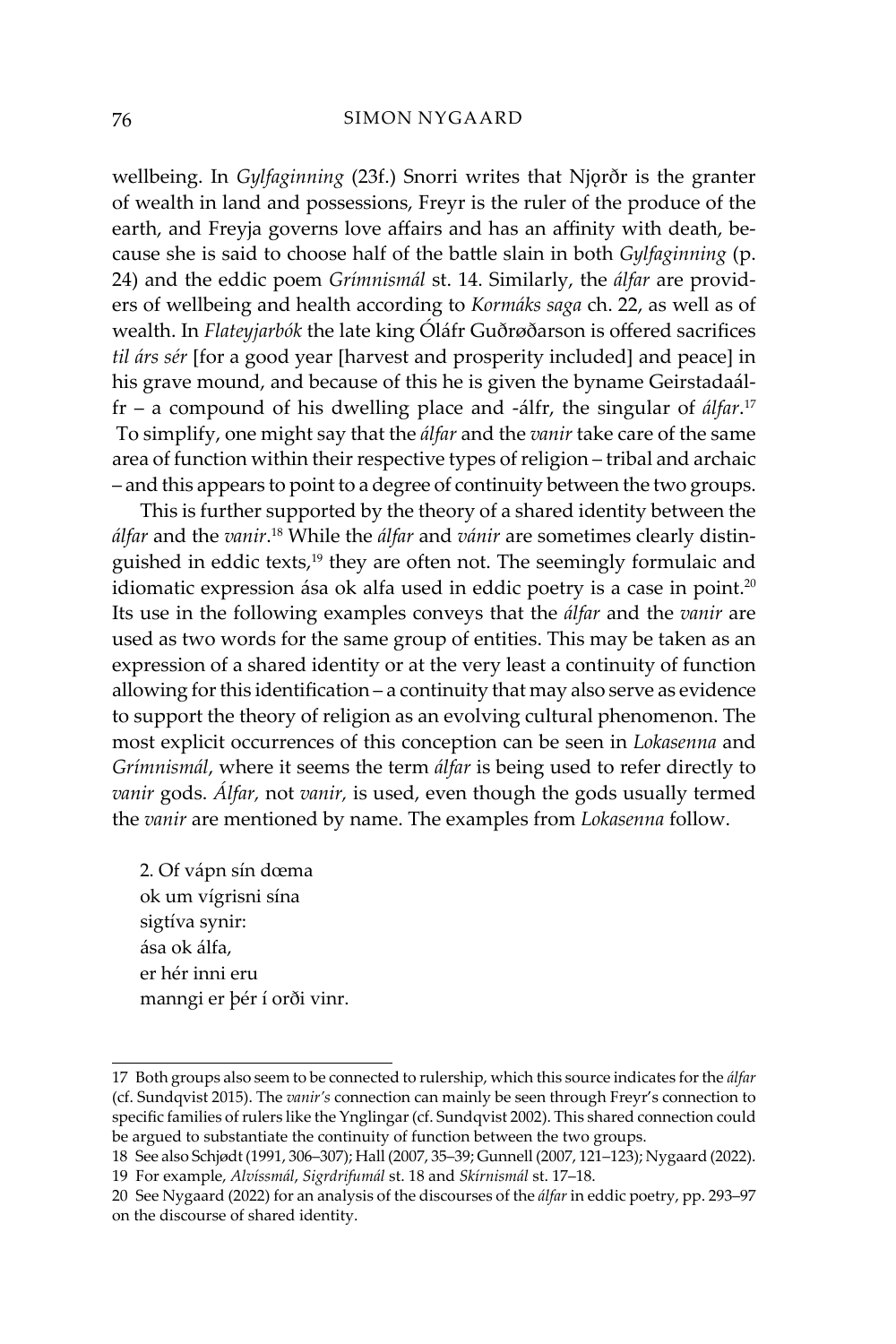# Otherworldly Beings in the Pre-Christian North 77

[Of their weapons and of their valour, the sons of the victory gods speak: of the *æsir* and *álfar* who are in here, no one claims to be your friend.]

13. Jós ok armbauga mundu æ vera beggja vanr, Bragi; ása ok álfa, er hér inni eru, þú ert við víg varastr ok skjarrastr við skot.

[Both steeds and arm rings you will always be in want of, Bragi; of the *æsir* and *álfar* who are in here, you are the most cautious in killing and most scared by shooting.]

30. Þegi þú, Freyja! þik kann ek fullgerva, era þér vamma vant; ása ok álfa, er hér inni eru, hverr hefir þinn hór verit.

[Be silent, Freyja! I know you full well, you are not in want of flaws; each of the *æsir* and *álfar* who are in here has been you lover.]

Additionally, the prose introduction lists many gods before describing them as, collectively, *ása ok álfa*:

Til þeirar veizlu kom Óðinn ok Frigg kona hans. Þórr kom eigi, þvíat hann var í Austrvegi. Sif var þar, kona Þórs, Bargi ok Iðunn kona hans. Týr var þar […] Þar var **Njǫrðr** ok kona hans Skaði, **Freyr ok Freyja**, Víðarr son Óðins. Loki var þar […] Margt var þar **ása ok álfa**. 21

[To this feast came Óðinn and his wife Frigg. Þórr did not come, because he was on eastern roads [i.e. in Jǫtunheimar killing giants]. Sif was there, Þórr's wife, and Bragi and his wife Iðunn. Týr was there […]

<sup>21</sup> Jónas Kristjánsson and Vésteinn Ólason (2014, 1: 408). My emphasis.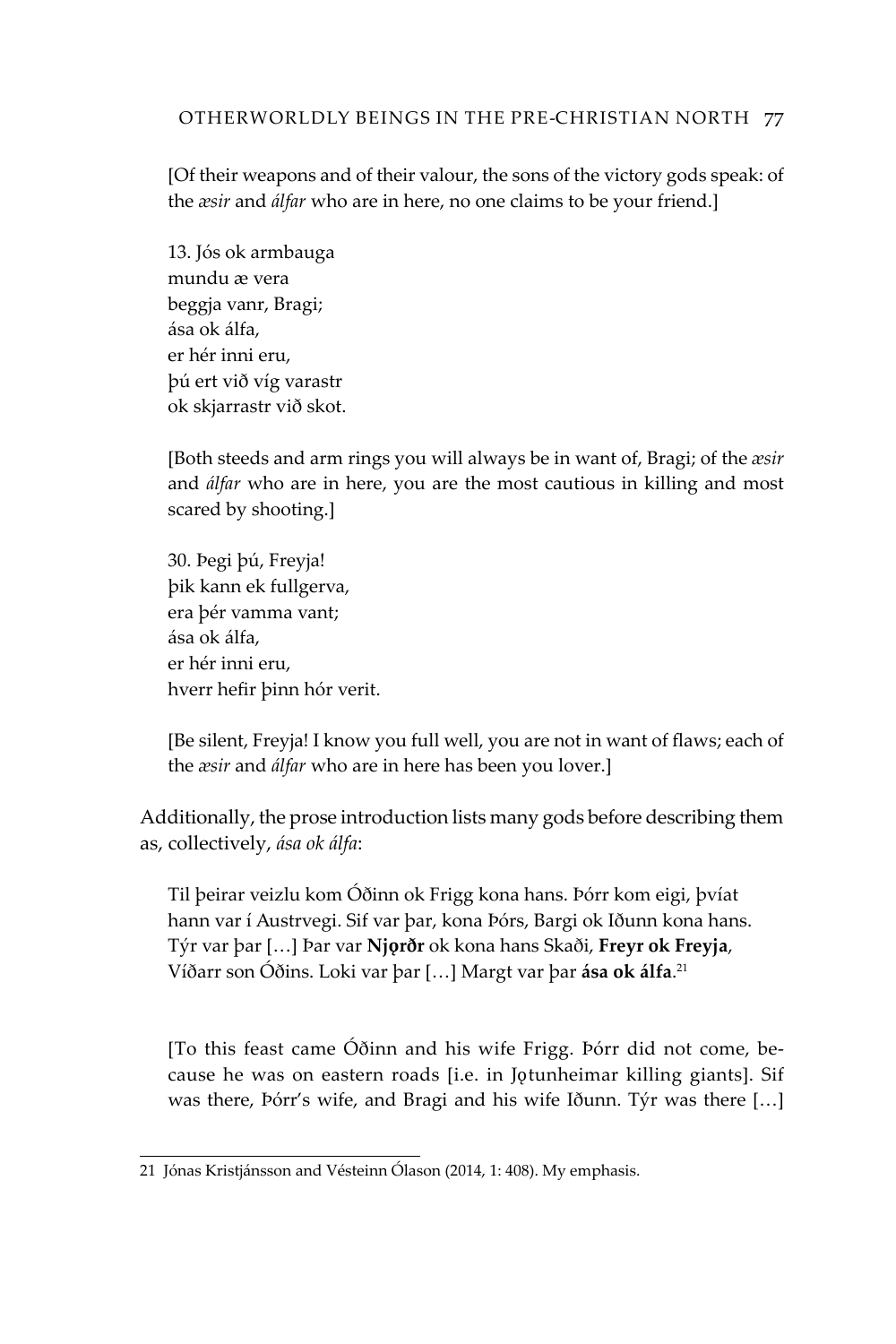There was **Njǫrðr** and his wife Skaði, **Freyr and Freyja**, and Víðarr, Óðinn's son. Loki was there […] Many of the *æsir* and *álfar* were there.]

The obvious term – *vanir* – is not used. This probably has some significance in a poem so deftly constructed and mythologically well informed as *Lokasenna.* It becomes especially conspicuous when Freyja is accused in st. 30 of having had sex with all the *æsir* and *álfar*. It is difficult to explain how Freyja can have engaged in sexual relations with the *álfar* as an anonymous collective of Otherworldly beings; in keeping with what Snorri writes about the incestuous relationship of the *vanir* in *Ynglinga saga* ch. 4 – mentioned later in *Lokasenna* st. 32 and 36 – the most convincing explanation is a shared identity between the *álfar* and *vanir*. 22 *Grímnismál* st. 5 does not contain the expression *ása ok álfa* yet seems to display the idea of a shared identity between *álfar* and *vanir* very clearly.

5. Álfheim Frey gáfu í árdaga tívar at tannfé […]

[The gods gave Álfheimr to Freyr as a tooth payment in days of yore […]]

It presents Freyr as the ruler of Álfheimr ('world of the *álfar*'), and the indication of time given, *í árdaga*, tells us that Freyr has played this role since the earliest of times. Such indications of time are significant in eddic poetry, which prompts us to assign some meaning to its mention here; it may be taken to indicate an ancient connection between the *álfar* and *vanir*, which could further attest to the continuity between the two groups.

All in all, it seems that not only are the *álfar* and the *vanir* good representatives of tribal and archaic religion respectively; with the continuity in function between them discussed above, it also seems plausible to place them within an evolutionary framework. In short, the *vanir* described in the medieval Old Norse sources can be seen as a continuation

<sup>22</sup> See also Hall (2007, 36). The possible function of incest in chiefdom religions is argued for in Nygaard (2016, 21–24).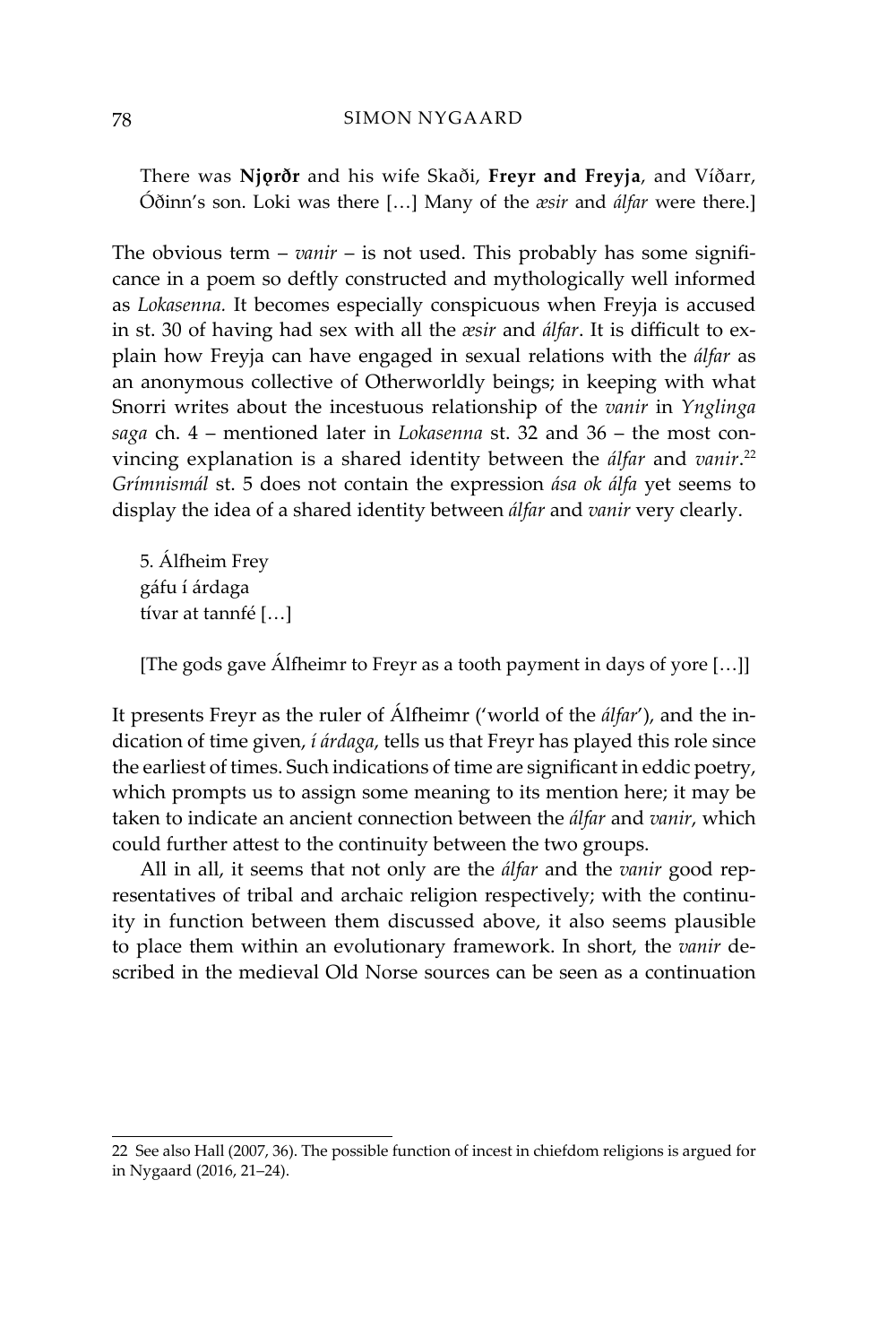of the *álfar* – who may stem from conceptions as old as the Bronze Age23 – that have developed from anonymous, collective Otherworldly beings at home in a tribal religion to individualized gods that fit and serve the purpose of an archaic Late Viking Age religion and society.

# **Otherworldly beings in chiefdom religion**

However, keeping the idea of chiefdom religion in mind, the Otherworldly beings of this type of religion may help clarify this model of religious evolution. How are the Otherworldly beings of chiefdom religion described, and how do we know what to look for? A discrepancy between Bellah's descriptions of the Otherworldly beings of tribal religion and the theories of French anthropologist Phillipe Descola mentioned above may assist us here. Bellah connects tribal religion with the worship of ancestors. However, using the theories of Descola suggests this may not be so. Descola's theory of the dispositions of being stresses that humans order their world through identification, which comprises a mediation between the self and the non-self, where the self compares its own appearance, behaviour, and properties with those it ascribes to others (humans and non-humans alike). This is done to discern the ways in which the self both differs from and resembles the object 'other' (Descola 2013, 112; Lundager Jensen 2021). This leads Descola to propose four ontologies or worldviews, which each have different systems for the characteristics of beings and different cosmologies and social systems. He calls them *animism*, *totemism*, *naturalism*, and *analogism*. While animism and totemism have a rich scholarly background, Descola uses the terms differently than in previous scholarship (Lundager Jensen 2021, 71–9). He uses the dichotomy of interiorities and physicalities to characterize the different ontologies (Descola 2013, 120–5, 232–44). Animism is characterized by an identification of similar interiorities but dissimilar physicalities. For example, this is seen in the myths of North and South American or Siberian hunter-gatherer cultures, in which humans and animals can both communicate and procreate – their interiorities are the same, but they have different physicalities (Descola 2013, 129-43).<sup>24</sup>

<sup>23</sup> This idea relies on the potential connection between Bronze Age cup marks on stone often connected with some form of food offering – at least in modern folklore – and the *álfar*. In Swedish folklore, these cup marks are called *älvkvärnar* ('elf mills'), while the fourteenthcentury Old Norse text *Heimslýsing ok helgifræði*, ch. 9, describes the practice of consecrating food on stones to spirits of the landscape (*landvættir*) like the *álfar* (cf. Murphy 2018, 75f.; cf. Gunnell 2020, 1574ff.).

<sup>24</sup> This was probably also the ontology of the tribal religion in the pre-Christian North.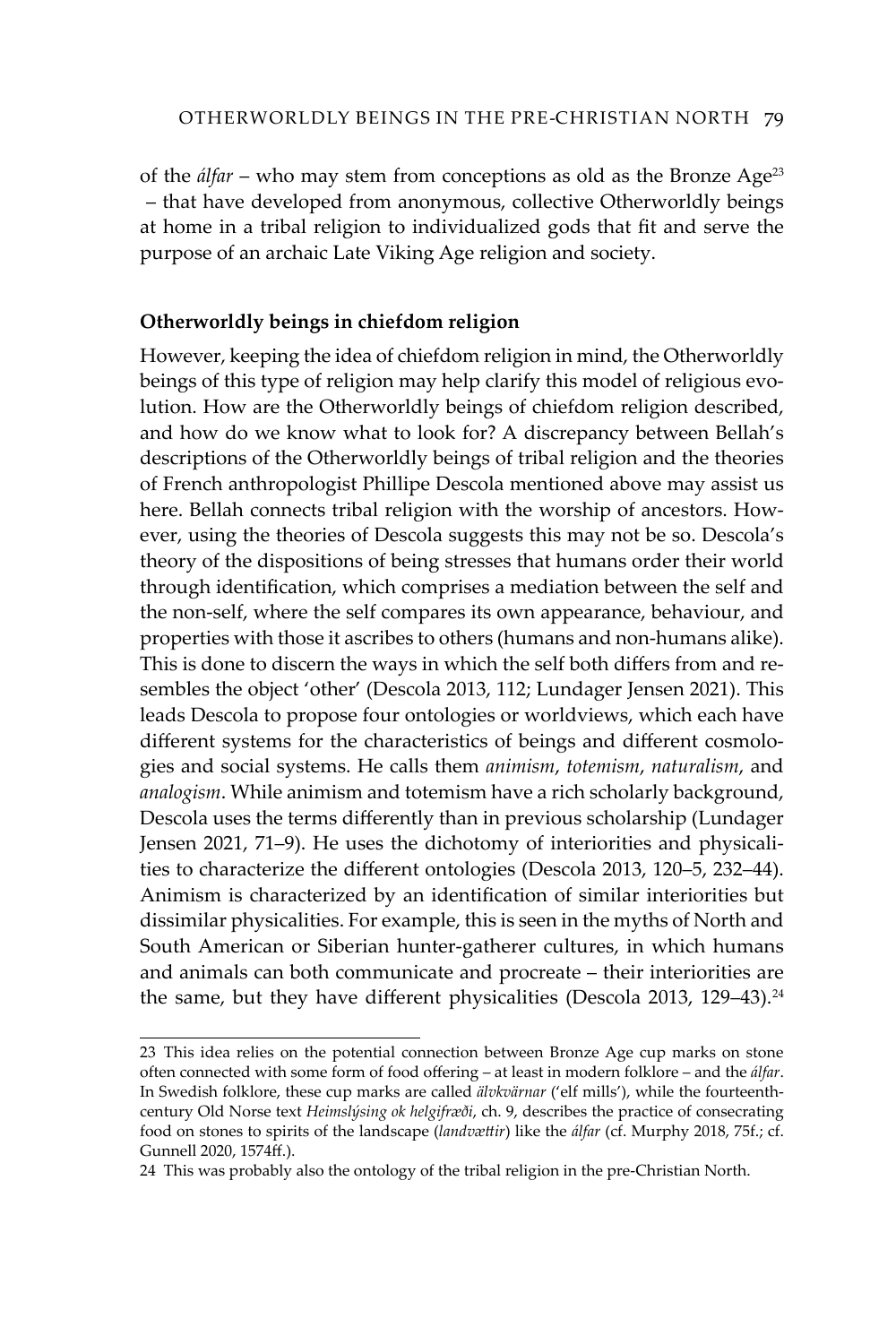Totemism is characterized by an identification of similar interiorities and similar physicalities. The best example is the Australian tribes used in the scholarship which originally coined the term. Within any given tribe everything goes back to the Dreamtime, to a given human/animal/plant hybrid from which everyone and everything within the given group stems. Both the interiorities and physicalities are similar (Descola 2013, 144–71). In the naturalistic ontology interiorities differ, whereas physicalities are similar. This is the ontology of modern society and scientific thought in which humans have special mental capacities, which sets them apart from non-humans, who have the same natural physicalities but lack similar interiorities (Descola 2013, 172–200). The last ontology is analogism, in which both interiorities and physicalities differ. Everything is fragmented into an infinite multitude of beings but is at the same time hierarchized and connected. The caste system in India is an example of this, as is the correlation between microcosms and macrocosms in Chinese divination or indeed the cosmology of pre-Christian Scandinavia (Descola 2013, 201–31).

Now, animism and totemism are characteristic of the types of society Bellah terms tribal, and the ontologies behind Descola's animism and totemism can be correlated with the characteristics of Bellah's tribal religion (see also Lundager Jensen 2021, 88–92). There is one exception: ancestor worship. In analogism ancestors begin to play a role as a way of organizing the multitude of small differences, in 'contrast to animism and totemism, from which these cumbersome ancestral figures are absent' (Descola 2013, 227). Thus, all indications are that analogism and its hierarchization might be characteristic of archaic religion, as well as chiefdom religion. Following Descola, I would propose that when we encounter instances of ancestor worship in pre-Christian Scandinavia, we should place this characteristic not in tribal religion but in chiefdom religion.

This influence of analogistic hierarchization may be one of the keys to an understanding of the chiefdom religion of Bronze and Iron Age Scandinavia. To make such hierarchies, one must identify the individuals or groups of beings who form the hierarchy, and it could be proposed that this analogistic hierarchization starts a process of individualization of the Otherworldly being, spanning and correlated with the cultural evolution of pre-Christian Nordic religion and society. The current theory offers tribal religion's anonymous collective of Otherworldly beings on the one hand and archaic (Late Viking Age) religion's individualized anthropomorphized gods on the other. The idea of chiefdom religion enables the identification of something in-between – that is, a type of Otherworldly being that is less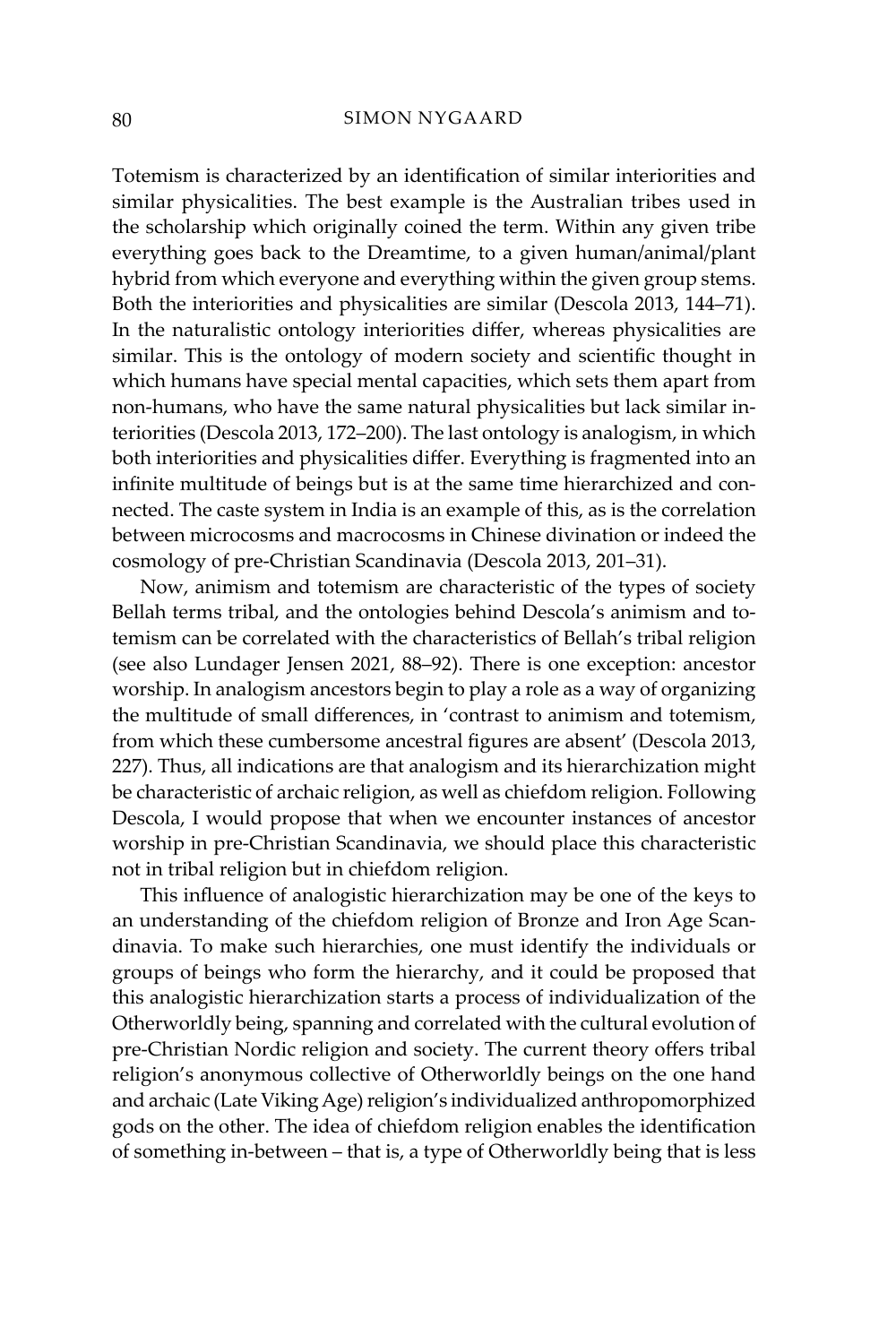differentiated in the explanatory hierarchy than the *vanir*; that is, something slightly individualized yet not given a personality or an anthropomorphic appearance.

An example is the worship of ancestors mentioned as a point of contention above. It has been suggested that the *álfar* were in fact at some point or in some contexts believed to be ancestors. An example of the connection between ancestor worship and the *álfar* is the above-mentioned ninth-century king Óláfr Guðrøðarson, to whom sacrifices were made after his death; he was subsequently named Geirstadaálfr (see also Laidoner 2020, 121–5; cf. Sundqvist 2020 for a critical treatment). This renaming may imply his absorption into a new family unit, his becoming one among the *álfar*. The worship of ancestors or their role in the belief system may very well have originated in chiefdom religion as it was found in pre-Christian Scandinavia (cf. Steinsland 2005, 344; cf. Nordberg 2013, 279–9925). Another example could be the weeping *álfar* of *Hamðismál* quoted above*.* The context of their sadness is the tragic ending of Guðrún's line with the deaths of her sons, Hamðir, Sǫrli, and their half-brother Erpr. This may allude to the *álfar* as a collective of ancestors, due to their reaction to knowing the sorrow which is going to befall Guðrún's family; some personal connection must exist for this reaction to make sense. As previously mentioned, these ancestors are specific to Descola's analogistic ontology, which I propose informs chiefdom religion.

The mysterious goddess Nerthus, named only by Tacitus in *Germania* ch. 40, may be another Otherworldly being from pre-Christian Nordic chiefdom religion. Tacitus describes her as residing in a '*vehiculum, veste contectum; attingere uni sacerdoti concessum*' [consecrated chariot covered with robes] (Peterson and Hutton 1914, 320f.). After the chariot has been drawn in procession around the landscape, '*mox vehiculum et vestes et, si cedere velis, numen ipsum secreto lacu abluitur*' [the chariot and the robes, and, if you are willing to credit it, the deity in person, are washed in a sequestered lake] (Peterson and Hutton 1914, 320f.).<sup>26</sup> Tacitus seems to imply that the chariot and hangings are synonymous with the goddess, who has not been given human form or indeed any personal characteristics other than being viewed as a feminine deity. Nerthus could thus be an Otherworldly being specific to chiefdom religion – a deity in the early stages of analogistic hierarchization, not part of an anonymous collective but not quite having a marked individual appearance either. Furthermore,

<sup>25</sup> Nordberg (2013) presents a thorough and critical examination of the research into ancestor worship in pre-Christian Nordic religion (along with sun and vegetation cults) and its ideological historical roots (pp. 247–55 on the *álfar* specifically).

<sup>26</sup> See Nygaard and Murphy (2017, 44ff.) on the Nerthus procession.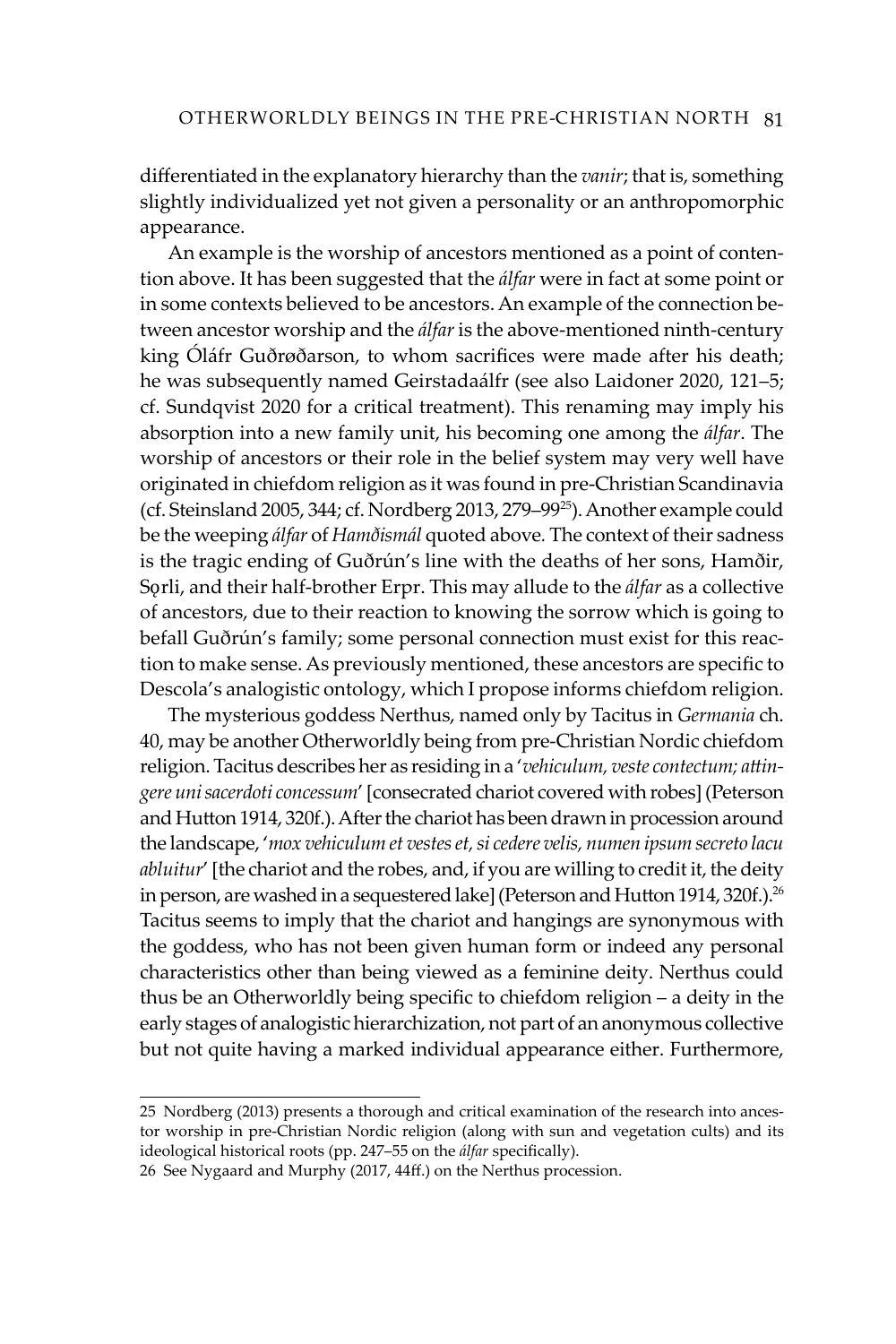Nerthus, through her area of function, may constitute a link between the *álfar* and the *vanir*, further supporting the idea of a continuity of function between not only the two, but all three types of Otherworldly beings (*álfar*, Nerthus, *vanir*), spanning all three types of religion (tribal, chiefdom, archaic). Tacitus describes Nerthus's ceremony as bringing '*pax et quies*' [peace and tranquillity]. No wars are started, and weapons are forbidden when Nerthus is in the area. A parallel with the Nerthus myth is found in *Gunnars þáttr Helmings* in *Flateyjarbók*, which describes Freyr as undertaking the same kind of procession ritual recounted in *Germania* 40 (Nygaard and Murphy 2017, 46ff.), when he is transported around the landscape in a chariot as a wooden idol by a female ritual specialist, bringing prosperity to the land.

Procession rituals aside, there may be even older links between Nerthus and the *vanir*; the Proto-Germanic cognate of Nerthus is the same as Njorðr's and can be reconstructed as \**nerþuz* (power) (Steinsland 2005, 147ff.; de Vries 1962, 410; Nygaard 2016, 22f.), linking Nerthus with the *vanir* both linguistically and functionally. It is also noteworthy that the gender of the reconstructed Proto-Germanic root \**nerþuz* is ambivalent (Vikstrand 2001). This may indicate an ambiguously gendered, semi-anonymous Otherworldly being specific to chiefdom religion, which later took semi- and fully anthropomorphized form in Nerthus and Njǫrðr respectively.

The shared linguistic root of Nerthus and Njorðr has led to interpretations of the two gods as a form of divine twins, while Freyr and Freyja have been seen as a younger version of Njorðr and Nerthus, and thus also divine twins (de Vries 1970, 2: 244–55; Andrén 2020). Similarly, the pair of siblings also have a common root, though in Old Norse, meaning lord and lady.<sup>27</sup> In various Indo-European mythologies, divine twins are fertility deities who are in some way connected to horses (cf. Ward 1968, 11f.). In Scandinavia this is the case for Freyr in Óláfs saga Tryggvasonar in *Flateyjarbók*, where King Óláfr Tryggvason finds a stud of horses belonging or dedicated to him in the Freyr-*hof* [Freyr temple] in Þrandheimr in Norway. Another common trait of divine twins throughout Indo-European mythologies is a connection to a female who is in turn herself connected to the sun (Ward 1968, 10f.). In *Vafþruðnismál* st. 47 we hear of the daughter of the sun called *álfrǫðull* ('*álfr*wheel'), who is to take her mother's place when the mother is eaten by the monstrous wolf Fenrir. This may provide a link between the *álfar* and the divine twins of pre-Christian Nordic religion.

In pre-Christian Scandinavia divine twins seem to be male and fe-

<sup>27</sup> Elmevik (2003, 5–13) is critical of this etymology, suggesting the alternative of 'the fertile one', while Olof Sundqvist (2013, 11–35) has defended the older interpretation.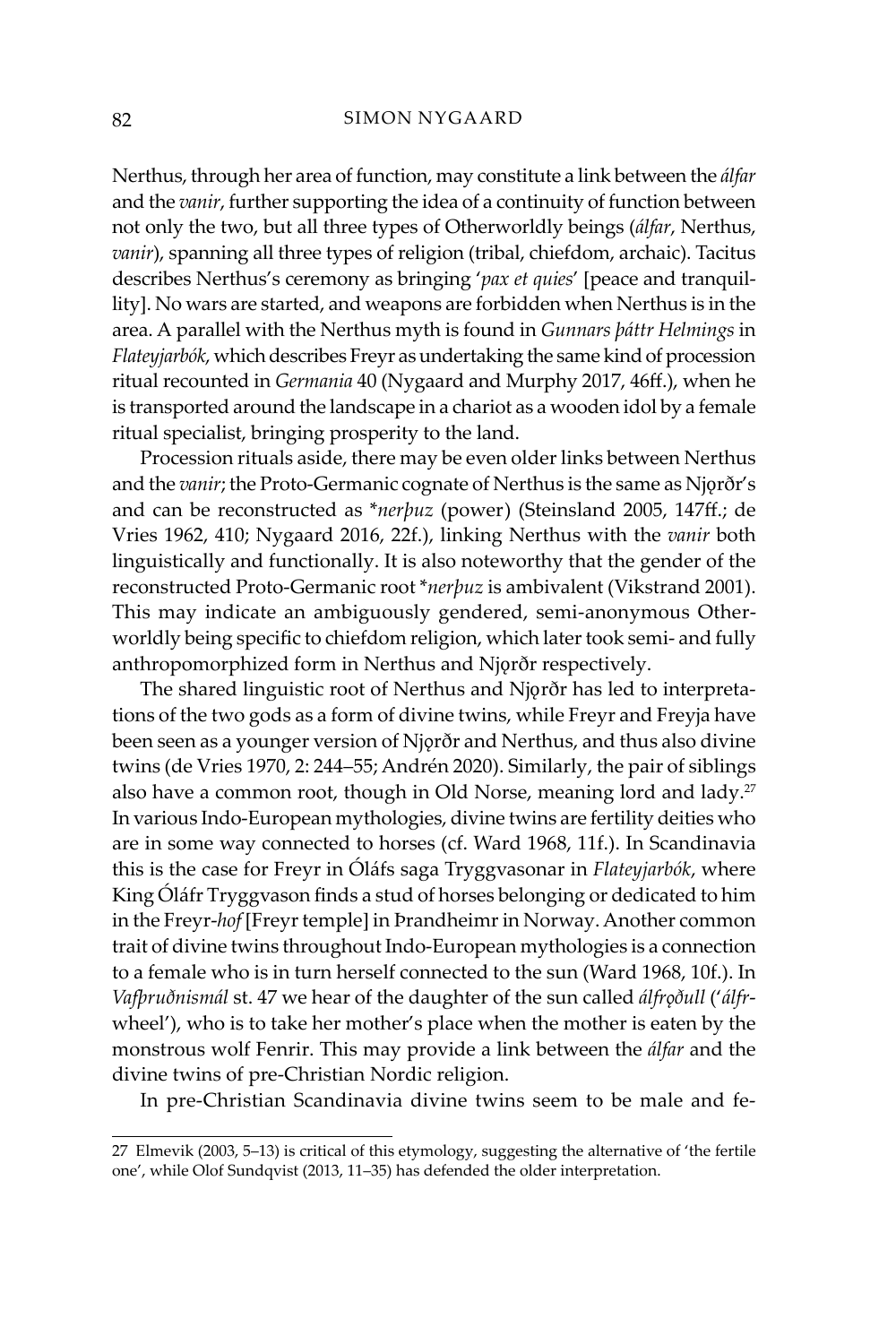male, while they are both more usually male in other mythologies. Considering Descola's analogistic hierarchization, this may be significant; the divine twins of pre-Christian Scandinavia, Nerthus/Njǫrðr-Freyja/ Freyr, may be representations of Otherworldly beings of the chiefdom religion. In the process of hierarchization the former collective with an anonymous identity may have been slightly more individualized, while retaining some elements of their collective nature through twinning and in pre-Christian Scandinavia by being of ambivalent gender. Other examples of male/female divine pairs are Ullr and Ullin (de Vries 1970, 2: 153–63) and Fjorgyn and Fjorgynn (de Vries 1970, 2: 274f.)<sup>28</sup> – unfortunately, very little is known about any of these beings, and there is no way of knowing whether they were thought of as twins or not.

# **Concluding remarks**

In conclusion, it seems plausible to arrange the different Otherworldly beings in pre-Christian Nordic religion as gradually evolving as follows: collectives of beings with an anonymous identity belonging to something akin to tribal religion (the *álfar*); slightly individualized and hierarchized, but not personified beings that are still part of a collective and may belong to a chiefdom religion (ancestors or divine twins like Nerthus/Njǫrðr); and highly individual, often anthropomorphic beings with personalities, age and gender (yet still often seen as a collective) belonging to an archaic religion (the *vanir*). However, and in keeping with Bellah's theories, 'nothing [important] is ever lost': although the Otherworldly beings do change and evolve, a large degree of continuity both linguistically and functionally still seems to exist (see Fig. 1). This provides interesting ideas for further research into applying the explanatory framework of cultural evolutionary theory to historical religions, which might become a valuable tool for the reconstruction of such religious traditions – especially when paired with Descola's notions of ontology and the dispositions of being.

\*\*\*

SIMON NYGAARD is Assistant Professor of pre-Christian Nordic religion at Aarhus University, Denmark. E-mail: sn@cas.au.dk

<sup>28</sup> Also connected with the pair Freyr/Freyja.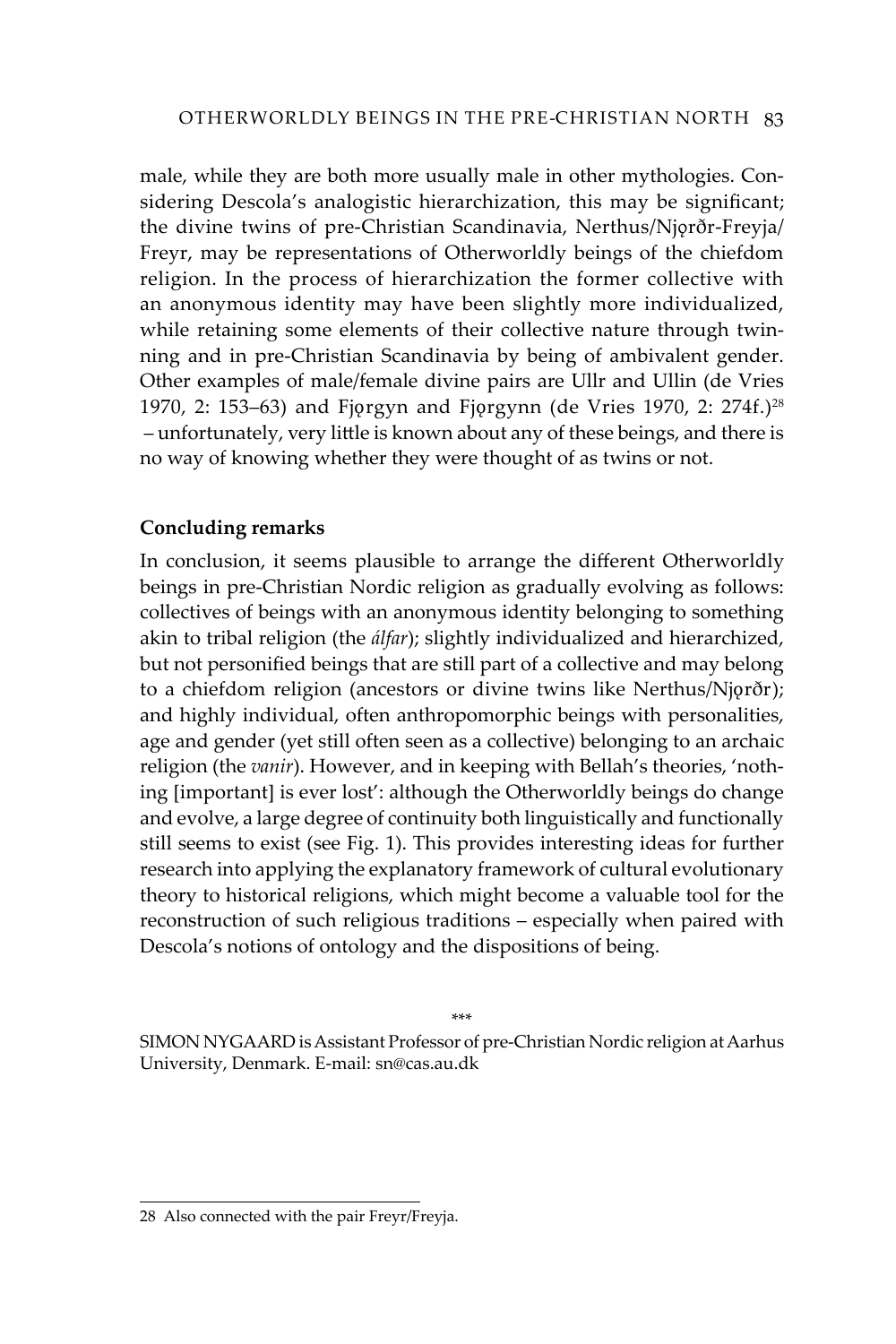#### *Bibliography*

#### *Sources*

#### *The Anglo-Saxon Chronicle*

1983–2004 General ed. David Dumville and Simon Keynes. *The Anglo-Saxon Chronicle: A Collaborative Edition, 1 (MS F, facsimile), 3 (MS A), 4 (MS B), 5 (MS C), 6 (MS D), 7 (MS E), 8 (MS F), 10 (The Abingdon Chronicle) and 17 (The annals of St Neots)*. Martelsham: Boydell and Brewer.

Caesar, *De Bello Gallico*

1966 T. E. Page and H. J. Edwards (eds and trans.) *The Gallic War.* London: William Heinemann Ltd & Cambridge, Massachusetts: Harvard University Press. (The Loeb Classical Library).

#### *Eddic Poems*

2014 Jónas Kristjánsson and Vésteinn Ólason (eds) *Eddukvæði 1-2*. 2 vols. Íslenzk fornrit. Reykjavík: Hið íslenzka fornritafélag.

#### *Gunnars þáttr helmings*

1860 Guðbrandur Vigfússon and C. R. Unger (eds) In *Flateyjarbók: En samling af norske konge-sagaer med indskudte mindre fortællinger om begivenheder i og udenfor Norge samt annaler*: Vol I, 332–9. Christiania: Malling.

#### *Heimslýsing ok helgifræði*

1892-96 Finnur Jónsson (ed.) In *Hauksbók*. Copenhagen: Kongelige nordiske oldskrift-selskab.

#### *Kormáks saga*

1939 Einar Ól. Sveinsson (ed.) In *Vatnsdœla saga*. Íslenzk fornrit, 8. Reykjavík: Hið íslenzka fornritafélag.

# Tacitus, *Germania*,

1914 William Peterson and Maurice Hutton (eds and trans.) *Tacitus: Dialogus, Agricola, Germania*. London: William Heinemann Ltd & Cambridge, Massachusetts: Harvard University Press. (The Loeb Classical Library.)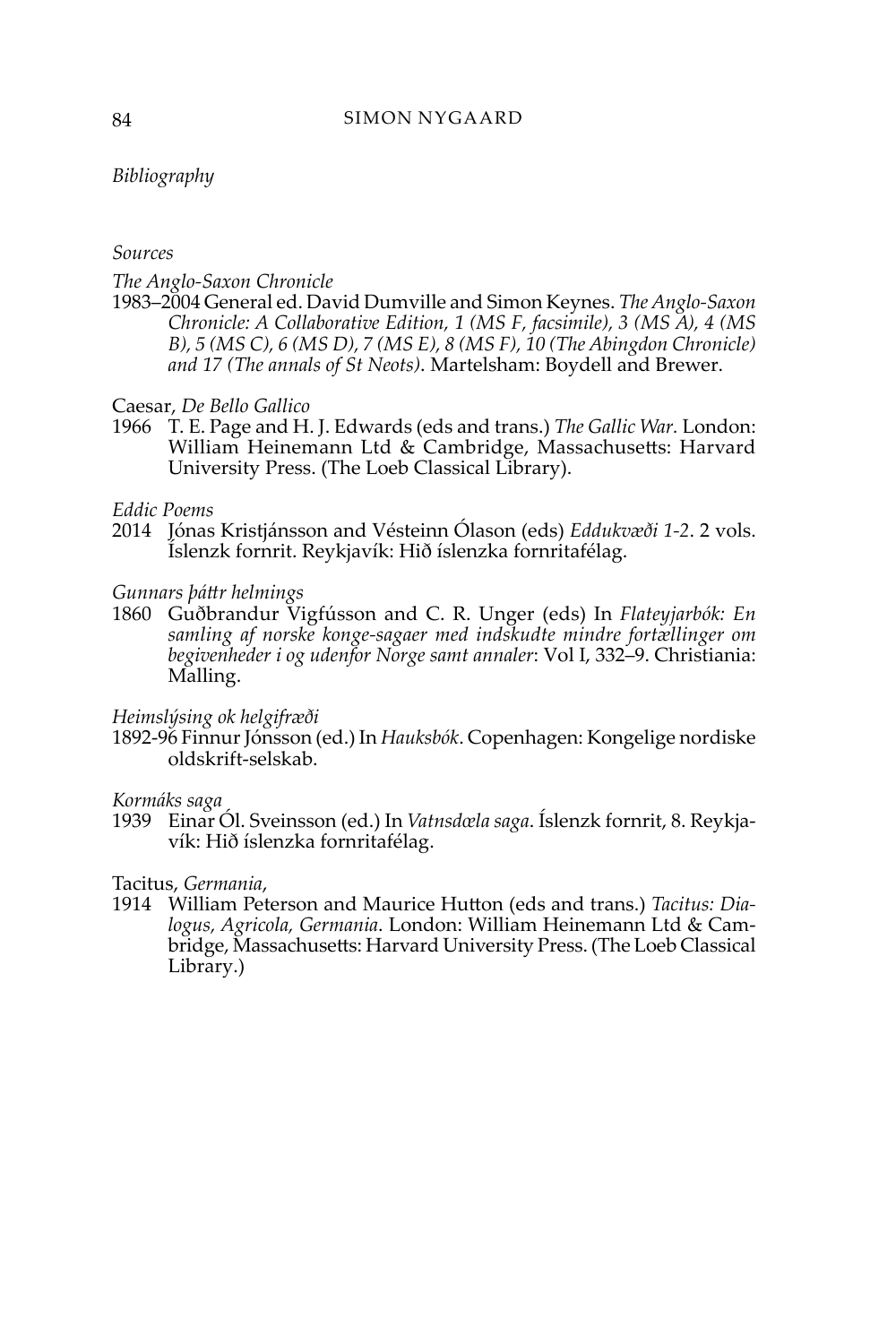#### *Literature*

## **Andrén, Anders**

- 2014 *Tracing Old Norse Cosmology: The World Tree, Middle Earth, and the Sun in Archaeological Perspectives*. Lund: Nordic Academic Press.
- 2020 Divine Twins. Jens Peter Schjødt, John Lindow, Anders Andrén (eds), *Pre-Christian Religions of the North: History and Structures*, 1453–1463. Turnhout: Brepols.

## **Assmann, Aleida**

2008 Canon and Archive. – Astrid Erll and Ansgar Nünning (eds), *A Companion to Cultural Memory Studies*, 97–107. Berlin and New York: de Gruyter.

## **Bellah, Robert N. & Hans Joas**

2012 *The Axial Age and Its Consequences*. Boston: The Belknap Press of Harvard University Press.

## **Bellah, Robert N.**

- 1964 Religious Evolution. *American Sociological Review* 29 (3), 358–74. <https://doi.org/10.2307/2091480>
- 2011 *Religion in Human Evolution: From the Paleolithic to the Axial Age*. Cambridge, MA & London: The Belknap Press of Harvard University Press.

# **Bønding, Sophie**

2021 Power and 'Sacral Rulers' in Pre-Christian Scandinavia: Top-Down and Bottom-Up Dynamics – *Viking and Medieval Scandinavia* 17, 63–94. <https://doi.org/10.1484/J.VMS.5.126483>

#### **Descola, Philippe**

2013 *Beyond Nature and Culture*. Chicago: The University of Chicago Press.

#### **Elmevik, Lennart**

2003 Freyr, Freyja och Freyfaxi – *Studia Anthroponymica Scandinavica* 2, 5–13.

# **Geertz, Clifford**

1973 *The Interpretation of Cultures*. New York: Basic Books.

#### **Gunnell, Terry**

- 2007 How Elvish Were the Elves? Andrew Wawn *et al.* (eds) *Constructing Nations, Reconstructing Myth: Essays in Hounour of T. A. Shippey*, 111–30. Turnhout: Brepols.
- 2020 Álfar (Elves). Jens Peter Schjødt, John Lindow, and Anders Andrén (eds), *Pre–Christian Religions of the North: History and Structures*, 1571–1580. Turnhout: Brepols.

# **Frog & Roper, Jonathan**

2011 Verses *versus* the 'Vanir': Response to Simek's 'Vanir Obituary' – *RMN Newsletter* 2, 29–37.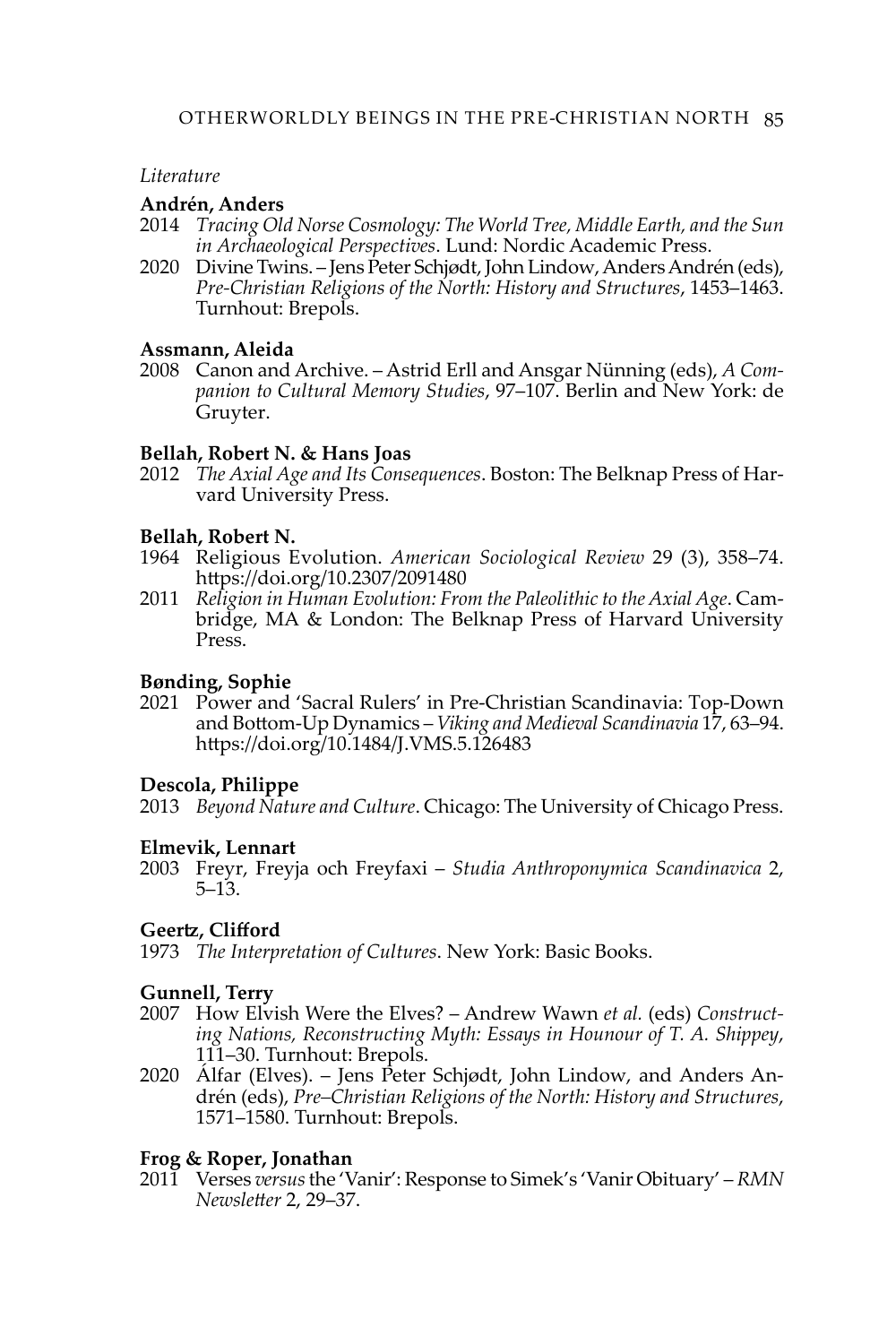# **Frog**

2021 The Æsir: An Obituary – Sabine Heidi Walther, Regina Jucknies, Judith Meurer-Bongardt, Jens Eike Schnall, Brigitta Jar (eds), *Res, Artes et Religio: Essays in Honour of Rudolf Simek*, 141–75. Leeds: Kismet Press.

## **Hall, Alaric**

2007 *Elves in Anglo-Saxon England*. Woodbridge: Boydell Press.

# **Jarman, Cat**

2021 *River Kings: The Vikings from Scandinavia to the Silk Roads*. London: William Collins.

#### **Jónas Kristjánsson & Vésteinn Ólason**

2014 *Eddukvæði 1–2*. 2 vols. Íslenzk fornrit. Reykjavík: Hið íslenzka fornritafélag.

#### **de Jong, Albert**

2016 The Disintegration and Death of Religions, Michael Stausberg and Steven Engler (eds), *The Oxford Handbook of the Study of Religion*, 646- 64. Oxford: Oxford University Press.

#### **Laidoner, Triin**

2020 *Ancestor Worship and the Elite in Late Iron Age Scandinavia: A Grave Matter*. London and New York: Routledge

#### **Lundager Jensen, Hans J.**

- 2013 Robert Bellah, religion og menneskelig evolution *Religionsvidenskabeligt Tidsskrift* 60, 11–31.<https://doi.org/10.7146/rt.v0i60.20408>
- 2021 Virkeligheder og religionshistorie: En introduction til ontologier ifølge Philippe Descola – *Religionsvidenskabeligt Tidsskrift* 71, 62–95. <https://doi.org/10.7146/rt.v0i71.127008>

#### **Murphy, Luke John**

- 2018 Paganism at Home: Pre-Christian Private Praxis and Household Religion in the Iron-Age North – *Scripta Islandica* 69, 49–97. <http://urn.kb.se/resolve?urn=urn:nbn:se:uu:diva-371476>
- 2020 Towards a Phrasebook of Methodology in Viking Studies: A Perspective from the Study of Religion – *RMN Newsletter* 15–16, 7–21.

#### **Naumann, Hans**

1934 Die Glaubwürdigkeit des Tacitus – *Bonner Jahrbücher* 139, 21–33.

#### **Nordberg, Andreas**

2013 *Fornnordisk religionsforskning mellan teori och empiri*. Uppsala: Kungl. Gustav Adolfs akademien för svensk folkkultur.

#### **Nygaard, Simon & Luke John Murphy**

2017 Processioner i førkristen nordisk religion – *Religionsvidenskabeligt Tidsskrift* 66, 40–77.<https://doi.org/10.7146/rt.v0i66.26447>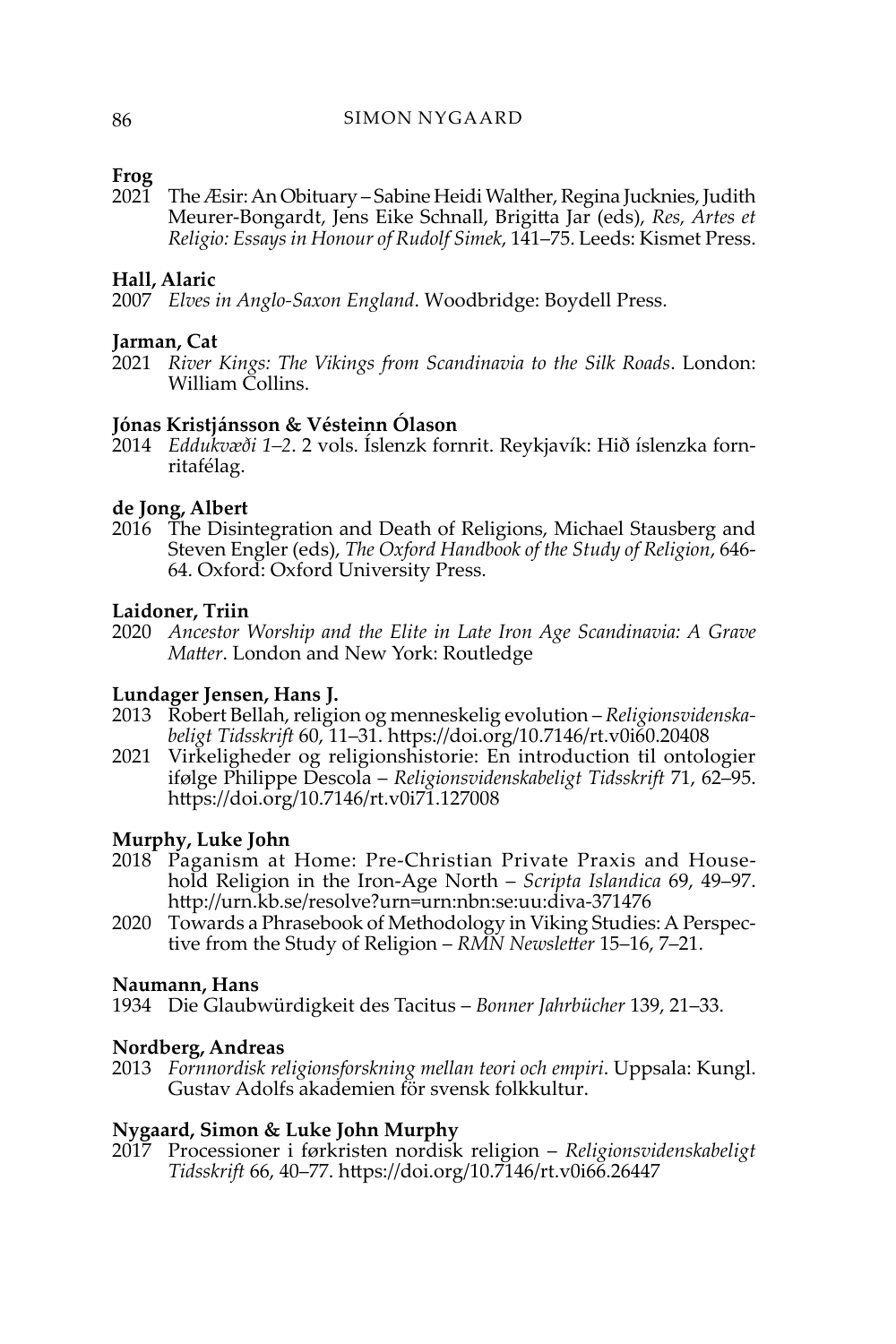# **Nygaard, Simon**

- 2014 *Religion og sakrale herskere i det førkristne Norden: Religionstypologisering, kulturevolution, komparation og høvdingedømmereligion*. Unpublished Master's thesis, Aarhus University.
- 2016 Sacral Rulers in Pre-Christian Scandinavia: The Possibilities of Typological Comparisons within the Paradigm of Cultural Evolution. – *Temenos* 52 (1), 9–35.<https://doi.org/10.33356/temenos.49454>
- 2022 Beyond *ása ok álfa*: Eddic conceptions of the álfar and their chthonicsemantic centre – *The Wild Hunt for Numinous Knowledge: Perspectives on and from the Study of Pre-Christian Nordic Religions in Honour of Jens Peter Schjødt,*  Special thematic issue of *Religionsvidenskabeligt Tidsskrift* 74, 289–316. <https://doi.org/10.7146/rt.v74i.132108>

# **Peterson, William & Maurice Hutton (eds and trans.)**

1914 *Tacitus: Dialogus, Agricola, Germania*, Loeb Classical Library. London: William Heineman & New York: The Macmillian Co.

# **Rappaport, Roy A.**

1979 *Ecology, Meaning, and Religion*. Berkeley: North Atlantic Books.

# **Sawyer, Peter**

1971 *The Age of the Vikings*. New York: St. Martin's Press, 1971.

# **Schjødt, Jens Peter**

- 1991 Relationen mellem aser og vaner og dens ideologiske implikationer Gro Steinsland *et al*. (eds.), *Nordisk Hedendom*, 303–19. Odense: Odense Universitetsforlag.
- 2009 Diversity and its consequences for the study of Old Norse religion: What is it we are trying to reconstruct? – Leszek P. Słupecki and Jakub Morawiec (eds), *Between Paganism and Christianity in the North*, 9–22. Rzeszów: Wydawnictwo Uniwersytetu Rzeszowskiego.
- 2012 Reflections on Aims and Methods in the Study of Old Norse Religion – Catharina Raudvere and Jens Peter Schjødt (eds), *More than Mythology: Narratives, Ritual Practices and Regional Distribution in Pre-Christian Scandinavian Religions*, 263–87. Lund: Nordic Academic Press.
- 2014 New Perspectives on the Vanir Gods in Pre-Christian Scandianvian Mythology and Religion – Timothy Tangherlini (ed.), *Nordic Mythologies: Interpretations, Intersections and Institutitons*, 19–34. Wildcat Canyon Seminars, Occasional Monographs, 3. Berkeley: Wildcat Canyon Seminars.
- 2020 Theoretical Considerations Jens Peter Schjødt, John Lindow, Anders Andrén (eds), *Pre-Christian Religions of the North: History and Structures*, 1–39. Turnhout: Brepols.

# **Simek, Rudolf**

- 2005 The Vanir: An Obituary Thomas Seiler (ed), *Herzort Island: Aufsätze zur isländischen Literatur- und Kulturgeschichte: Zum 65. Geburtstag von Gert Kreutzer*, 140–55. Lüdenscheid: Seltmann.
- 2010 The Vanir: An Obituary *RMN Newsletter* 1, 10–9.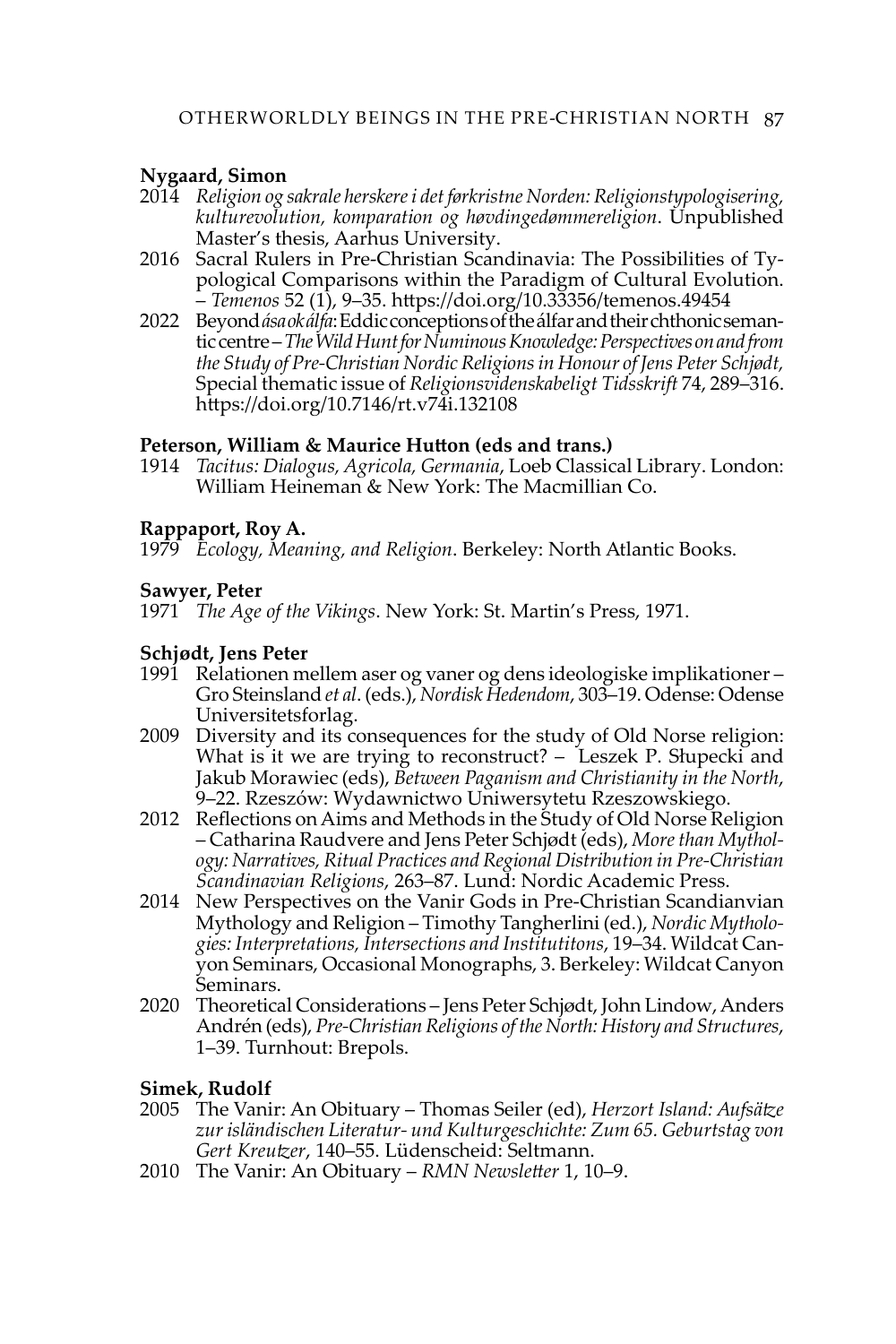## **Skre, Dagfinn**

2012 The Development of Urbanism in Scandinavia – Stefan Brink in collaboration with Neil Price (eds), *The Viking World*, 83–93. London: Routledge.

## **Stausberg, Michael**

- 2014 Bellah's *Religion in Human Evolution*. A Post-Review *Numen* 61, 281–99 <https://doi.org/10.1163/15685276-12341320>
- 2021 The Demise, Dissolution and Elimination of Religions *Numen* 68, 103–31 <https://doi.org/10.1163/15685276-12341617>

## **Steinsland, Gro**

2005 *Norrøn religion: Myte, rite, samfunn*. Oslo: Pax forlag.

## **Sundqvist, Olof**

- 2002 *Freyr's offspring: Rulers and Religion in Ancient Svea Society.* Acta Universitatis Upseliensis, Historia Religionum, 21. Uppsala: Uppsala universitet.
- 2013 On *Freyr* the 'Lord' or 'the fertile one'? Some Comments on the Discussion of Etymology from the Historian of Religions› Point of View – *[Onoma](https://poj.peeters-leuven.be/content.php?url=journal.php&journal_code=ONO)* [48,](https://poj.peeters-leuven.be/content.php?url=issue.php&journal_code=ONO&issue=0&vol=48) 11–35. DOI**:** 10.2143/ONO.48.0.3223612
- 2015 The Pre-Christian Cult of Dead Royalty in Old Norse Sources. Medieval Speculations or Ancient Traditions – *Scripta Islandica* 66, 177–212.
- 2020 Rec. av Triin Laidoner. Ancestor Worship and the Elite in Late Iron Age Scandinavia. A Grave Matter – *Scripta Islandica* 71, 177–83.
- 2021 The Role of Rulers in the Winding Up of the Old Norse Religion *Numen* 68, 272–97.<https://doi.org/10.1163/15685276-12341623>

#### **Tolley, Clive**

2011 In Defence of the Vanir – *RMN Newsletter* 2, 20–9.

#### **Trigger, Bruce**

2003 *Understanding Early Civilizations*. Cambridge: Cambridge University Press.

#### **Vikstrand, Per**

2011 *Gudarnas platser*. Uppsala: Kungliga Gustav Adolfs Akademien för svensk folkkultur.

#### **de Vries, Jan**

- 1962 *Altnordisches Etymologisches Wörterbuch.* Leiden: Brill.
- 1970 *Altgermanische Religionsgeschichte*, 2nd ed. 2 vols. Berlin: de Gruyter.

#### **Ward, Donald**

1968 *The Divine Twins: An Indo-European myth in Germanic tradition*. Berkeley & Los Angeles: University of California Press.